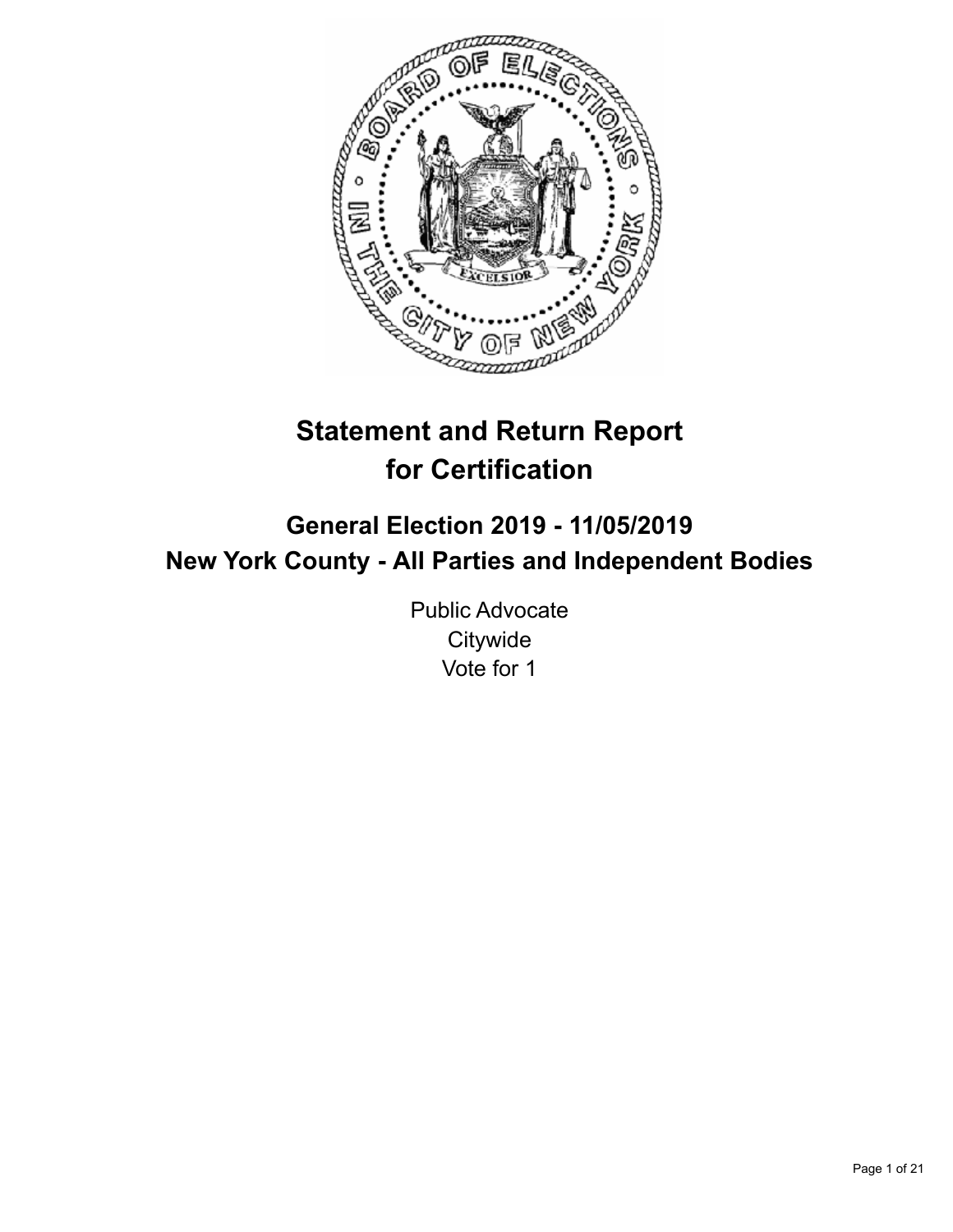

| PUBLIC COUNTER                                           | 12,931         |
|----------------------------------------------------------|----------------|
| MANUALLY COUNTED EMERGENCY                               | 0              |
| <b>ABSENTEE / MILITARY</b>                               | 236            |
| AFFIDAVIT                                                | 121            |
| <b>Total Ballots</b>                                     | 13,288         |
| Less - Inapplicable Federal/Special Presidential Ballots | 0              |
| <b>Total Applicable Ballots</b>                          | 13,288         |
| JUMAANE D. WILLIAMS (DEMOCRATIC)                         | 10,310         |
| JOSEPH C. BORELLI (REPUBLICAN)                           | 1,887          |
| JOSEPH C. BORELLI (CONSERVATIVE)                         | 294            |
| DEVIN BALKIND (LIBERTARIAN)                              | 484            |
| BARUEU MARGOLIS (WRITE-IN)                               | 1              |
| <b>BERNIE WILLIAMS (WRITE-IN)</b>                        | 1              |
| COURTNEY HOGG (WRITE-IN)                                 | 1              |
| DALLAS J. SHORT (WRITE-IN)                               | 1              |
| DANIEL MCCAFFERTY (WRITE-IN)                             | 1              |
| DANIEL PANTELEO (WRITE-IN)                               | 1              |
| DON B. LEE (WRITE-IN)                                    | 1              |
| DOUGLASS PARDELLA (WRITE-IN)                             | 1              |
| ELIOT SPITZER (WRITE-IN)                                 | 1              |
| ERIC MAKINBLACH (WRITE-IN)                               | 1              |
| <b>GARY SHERMAN (WRITE-IN)</b>                           | 1              |
| HERG GRIFFIN (WRITE-IN)                                  | 1              |
| JOSEPH W. MURRAY (WRITE-IN)                              | 1              |
| JOSHUA E. COHEN (WRITE-IN)                               | 1              |
| KARLIN CHAN (WRITE-IN)                                   | 1              |
| KEITH LANESOME (WRITE-IN)                                | 1              |
| KIN HO MICHAEL-PAN (WRITE-IN)                            | 1              |
| LEECIA EVE (WRITE-IN)                                    | 1              |
| MICHAEL BLOOMBERG (WRITE-IN)                             | 1              |
| MING MAN (WRITE-IN)                                      | 1              |
| NEELESH SHAH (WRITE-IN)                                  | 1              |
| NICOLE NERETIN (WRITE-IN)                                | 1              |
| NOMIKI KONST (WRITE-IN)                                  | $\overline{c}$ |
| NORMAN MILLER (WRITE-IN)                                 | 1              |
| PREET BHARARA (WRITE-IN)                                 | $\mathbf{1}$   |
| SETH GALINSKY (WRITE-IN)                                 | 2              |
| TORREY A. FISHMAN (WRITE-IN)                             | 1              |
| UNATTRIBUTABLE WRITE-IN (WRITE-IN)                       | 8              |
| UNCOUNTED WRITE-IN PER STATUTE (WRITE-IN)                | 1              |
| VERA SUNG (WRITE-IN)                                     | 1              |
| WILBUR KUNG (WRITE-IN)                                   | 1              |
| <b>Total Votes</b>                                       | 13,015         |
| Unrecorded                                               | 273            |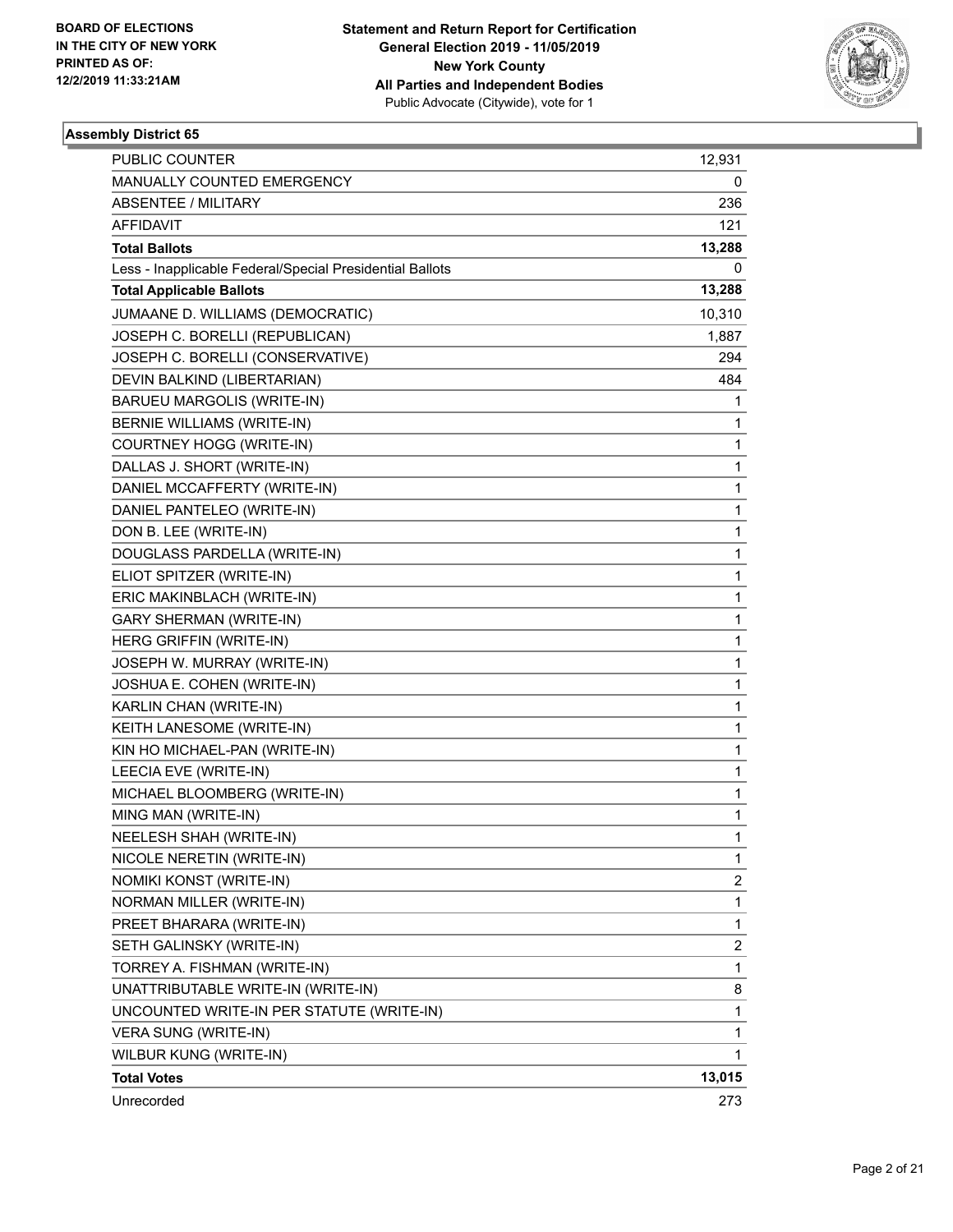

| PUBLIC COUNTER                                           | 15,743         |
|----------------------------------------------------------|----------------|
| MANUALLY COUNTED EMERGENCY                               | 0              |
| <b>ABSENTEE / MILITARY</b>                               | 399            |
| AFFIDAVIT                                                | 127            |
| <b>Total Ballots</b>                                     | 16,269         |
| Less - Inapplicable Federal/Special Presidential Ballots | 0              |
| <b>Total Applicable Ballots</b>                          | 16,269         |
| JUMAANE D. WILLIAMS (DEMOCRATIC)                         | 13,942         |
| JOSEPH C. BORELLI (REPUBLICAN)                           | 1,302          |
| JOSEPH C. BORELLI (CONSERVATIVE)                         | 194            |
| DEVIN BALKIND (LIBERTARIAN)                              | 532            |
| COREY JOHNSON (WRITE-IN)                                 | $\overline{2}$ |
| CRAIG ALBERT (WRITE-IN)                                  | 1              |
| DAVID EISENBACH (WRITE-IN)                               | 1              |
| DAVID KAUFMAN (WRITE-IN)                                 | 1              |
| DAWN SMALLS (WRITE-IN)                                   | 5              |
| DEREK A. CHIN (WRITE-IN)                                 | 1              |
| EDWARD SNOWDEN (WRITE-IN)                                | 1              |
| ELIOT SPITZER (WRITE-IN)                                 | 1              |
| ELIZABETH FINE (WRITE-IN)                                | 1              |
| ERROL LOUIS (WRITE-IN)                                   | 1              |
| GEORGE A. ORTIZ (WRITE-IN)                               | 1              |
| HAKEEM JEFFRIES (WRITE-IN)                               | 1              |
| HILLARY CLINTON (WRITE-IN)                               | 1              |
| IRA ROSEN (WRITE-IN)                                     | 1              |
| JEFF FELMUS (WRITE-IN)                                   | 1              |
| LENNON KORDESTUNCER (WRITE-IN)                           | 1              |
| LILY MAROTTA (WRITE-IN)                                  | 1              |
| MARK GREEN (WRITE-IN)                                    | 1              |
| MAURICIO ABADI (WRITE-IN)                                | 1              |
| MICHAEL BLOOMBERG (WRITE-IN)                             | 3              |
| MICHAEL GURAL-MAIELLO (WRITE-IN)                         | 1              |
| NADINE HOFFMAN (WRITE-IN)                                | 1              |
| NEER R. ASHERIE (WRITE-IN)                               | 1              |
| ROGER CLARK (WRITE-IN)                                   | 1              |
| SARAH A. COVINGTON (WRITE-IN)                            | 1              |
| SILVESTER CANNONE (WRITE-IN)                             | 1              |
| STAN LEE (WRITE-IN)                                      | 1              |
| TIM PARKER (WRITE-IN)                                    | 1              |
| TONY AVELLA (WRITE-IN)                                   | 1              |
| UNATTRIBUTABLE WRITE-IN (WRITE-IN)                       | 8              |
| ZEPHYR TEACHOUT (WRITE-IN)                               | 1              |
| ZOEY OROL (WRITE-IN)                                     | 1              |
| <b>Total Votes</b>                                       | 16,016         |
| Unrecorded                                               | 253            |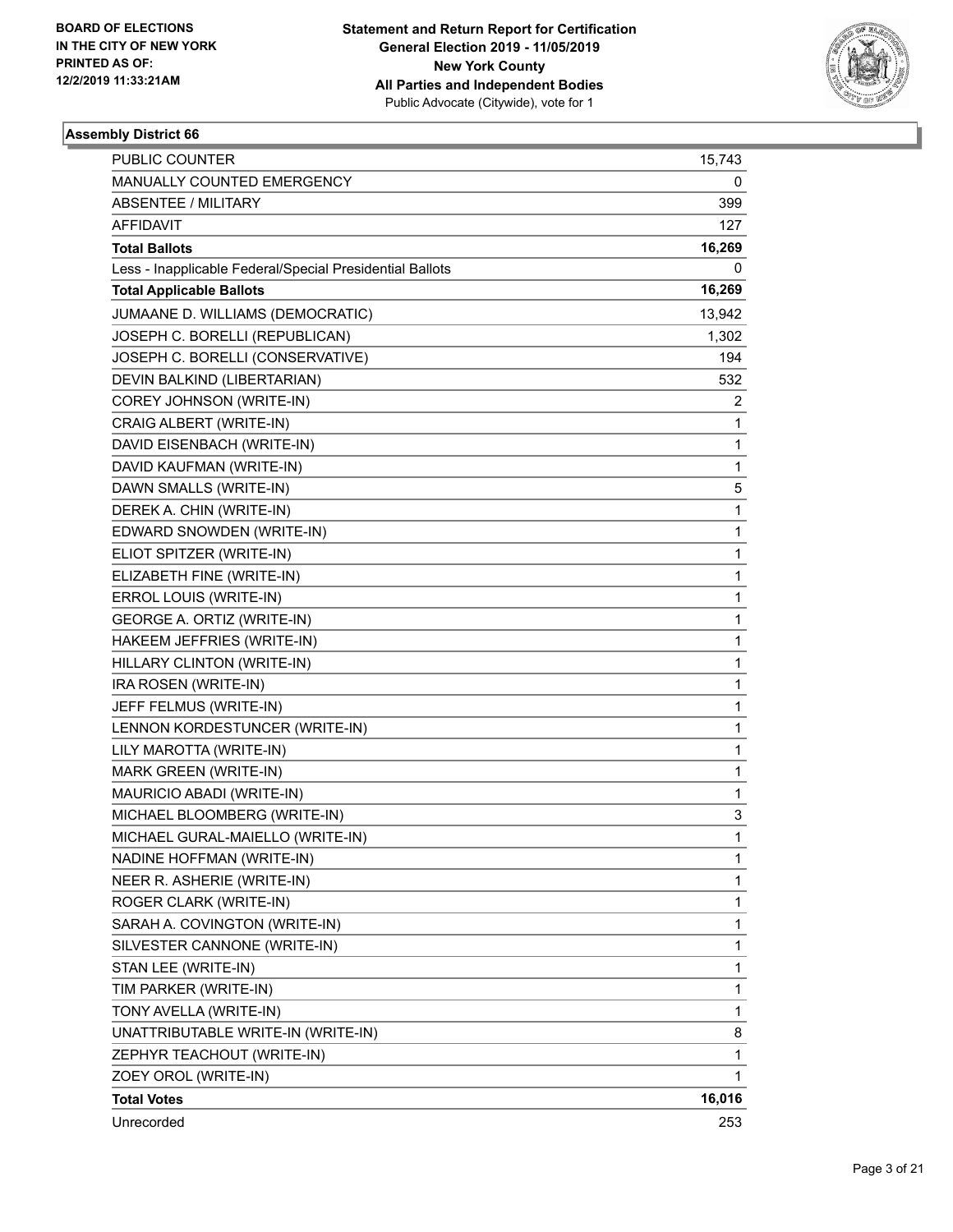

| <b>PUBLIC COUNTER</b>                                    | 20,401                  |
|----------------------------------------------------------|-------------------------|
| MANUALLY COUNTED EMERGENCY                               | 0                       |
| <b>ABSENTEE / MILITARY</b>                               | 475                     |
| AFFIDAVIT                                                | 171                     |
| <b>Total Ballots</b>                                     | 21,047                  |
| Less - Inapplicable Federal/Special Presidential Ballots | 0                       |
| <b>Total Applicable Ballots</b>                          | 21,047                  |
| JUMAANE D. WILLIAMS (DEMOCRATIC)                         | 17,460                  |
| JOSEPH C. BORELLI (REPUBLICAN)                           | 2,186                   |
| JOSEPH C. BORELLI (CONSERVATIVE)                         | 273                     |
| DEVIN BALKIND (LIBERTARIAN)                              | 717                     |
| ADINA BROOKS (WRITE-IN)                                  | 1                       |
| ALPHONSO DAVID (WRITE-IN)                                | 2                       |
| ARI KAHN (WRITE-IN)                                      | 1                       |
| BENJAMIN MOORE (WRITE-IN)                                | 1                       |
| BETSY GOTBAUM (WRITE-IN)                                 | 1                       |
| BRIAN BENJAMIN (WRITE-IN)                                | 1                       |
| CHRISTINE ANNECHINO (WRITE-IN)                           | 3                       |
| CHRISTOPHER OWENS (WRITE-IN)                             | 1                       |
| CYNTHIA NIXON (WRITE-IN)                                 | $\overline{\mathbf{c}}$ |
| DANIELLE CASTALDI-MICCA (WRITE-IN)                       | 1                       |
| EARL SCOTT (WRITE-IN)                                    | 1                       |
| EDWARD BERK (WRITE-IN)                                   | 1                       |
| ELIZABETH CAPUTO (WRITE-IN)                              | 1                       |
| ELIZABETH WARREN (WRITE-IN)                              | 1                       |
| ERIC A. ULRICH (WRITE-IN)                                | 1                       |
| ERIC MCCLURE (WRITE-IN)                                  | 1                       |
| HELEN ROSENTHAL (WRITE-IN)                               | 1                       |
| JAMES A. MERRILL (WRITE-IN)                              | 1                       |
| JAMI FLOYD (WRITE-IN)                                    | 2                       |
| JEFFREY LANG (WRITE-IN)                                  | 1                       |
| JOHN STOSSEL (WRITE-IN)                                  | 1                       |
| JONATHAN REISS (WRITE-IN)                                | 1                       |
| JUDITH C. BROWN (WRITE-IN)                               | 1                       |
| KIRAN ZELBO (WRITE-IN)                                   | 1                       |
| LEONARD ZIEGEL BAUM (WRITE-IN)                           | 1                       |
| LESTER NAPOLEON GREEN (WRITE-IN)                         | 1                       |
| MARA A. NULL (WRITE-IN)                                  | 1                       |
| MARCO SAAVEDRA (WRITE-IN)                                | 1                       |
| MARK GREEN (WRITE-IN)                                    | 1                       |
| MICHAEL BLOOMBERG (WRITE-IN)                             | 1                       |
| MICHAEL CHE (WRITE-IN)                                   | 1                       |
| MICHELLE FOXMAN (WRITE-IN)                               | 1                       |
| NETTIE TROMMER (WRITE-IN)                                | 1                       |
| NILY ROZIC (WRITE-IN)                                    | 1                       |
| NORMAN SIEGEL (WRITE-IN)                                 | 3                       |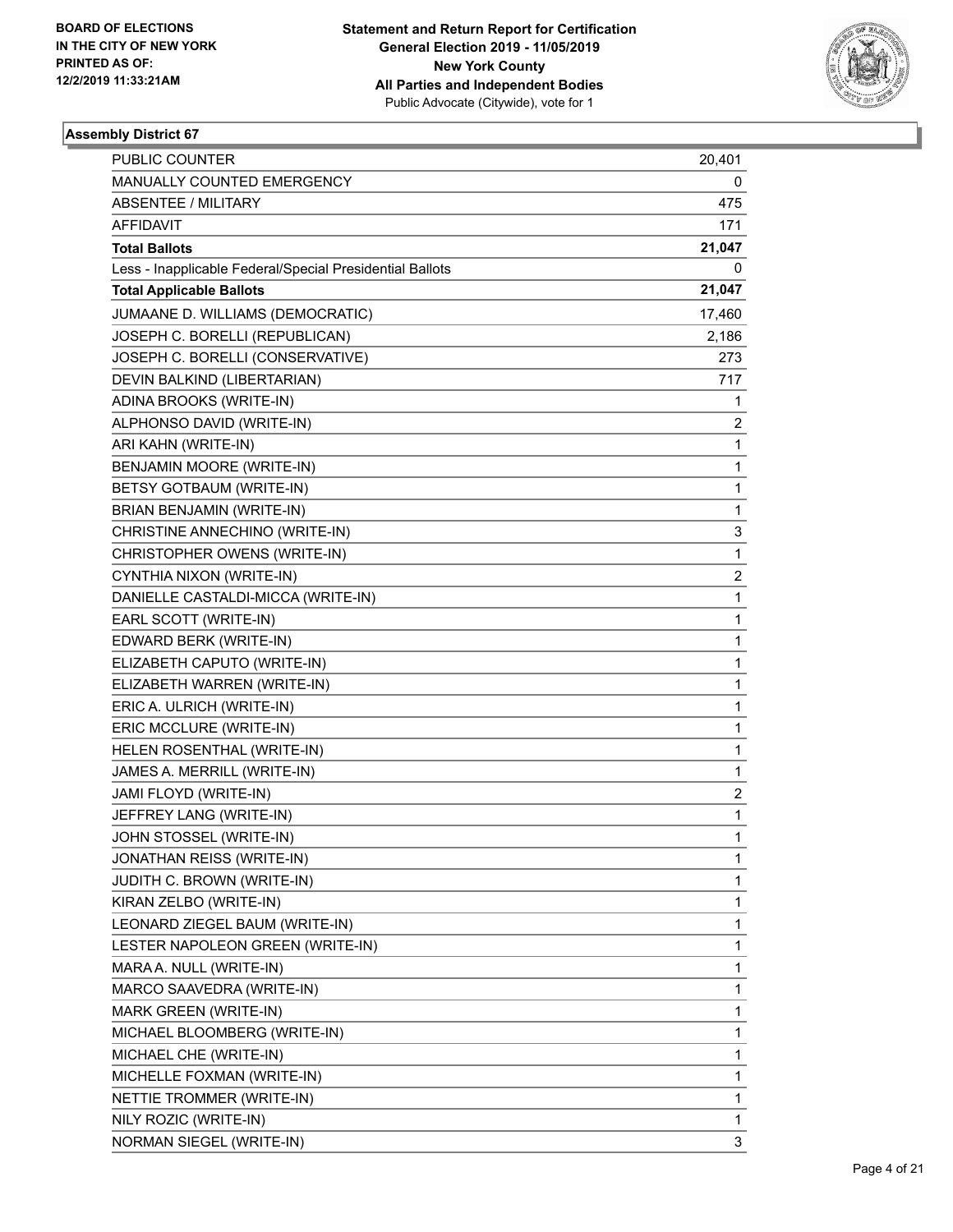

| PAMELA TYSON (WRITE-IN)            |        |
|------------------------------------|--------|
| PREET BHARARA (WRITE-IN)           | 2      |
| RAFAEL ESPINAL (WRITE-IN)          |        |
| ROBERT DIAMOND (WRITE-IN)          |        |
| SCOTT WEINBERG (WRITE-IN)          |        |
| SEI YOUNG RYO (WRITE-IN)           |        |
| SETH GALINSKY (WRITE-IN)           | 2      |
| UNATTRIBUTABLE WRITE-IN (WRITE-IN) |        |
| WILL MENAKER (WRITE-IN)            |        |
| <b>Total Votes</b>                 | 20,695 |
| Unrecorded                         | 352    |

| <b>PUBLIC COUNTER</b>                                    | 12,186         |
|----------------------------------------------------------|----------------|
| MANUALLY COUNTED EMERGENCY                               | 6              |
| ABSENTEE / MILITARY                                      | 371            |
| <b>AFFIDAVIT</b>                                         | 152            |
| <b>Total Ballots</b>                                     | 12,715         |
| Less - Inapplicable Federal/Special Presidential Ballots | 0              |
| <b>Total Applicable Ballots</b>                          | 12,715         |
| JUMAANE D. WILLIAMS (DEMOCRATIC)                         | 11,192         |
| JOSEPH C. BORELLI (REPUBLICAN)                           | 865            |
| JOSEPH C. BORELLI (CONSERVATIVE)                         | 155            |
| DEVIN BALKIND (LIBERTARIAN)                              | 259            |
| AL SHARPTON (WRITE-IN)                                   | 1              |
| ALICE PAUL (WRITE-IN)                                    | 1              |
| BRIAN PETER FORD (WRITE-IN)                              | $\mathbf{1}$   |
| DAVID J. REILLY (WRITE-IN)                               | $\mathbf{1}$   |
| FENG XING (WRITE-IN)                                     | 1              |
| JACOB GYLLENHALL (WRITE-IN)                              | $\mathbf{1}$   |
| MEDEL PAGUIRIGAN (WRITE-IN)                              | $\mathbf{1}$   |
| MELISSA MARK-VIVERITO (WRITE-IN)                         | $\overline{c}$ |
| RAFAELLA CRUZ (WRITE-IN)                                 | 1              |
| RALPH NADER (WRITE-IN)                                   | $\mathbf{1}$   |
| RUBEN DIAZ (WRITE-IN)                                    | 1              |
| SARAH FALUO (WRITE-IN)                                   | $\mathbf{1}$   |
| UNATTRIBUTABLE WRITE-IN (WRITE-IN)                       | 9              |
| UNCOUNTED WRITE-IN PER STATUTE (WRITE-IN)                | $\overline{2}$ |
| <b>Total Votes</b>                                       | 12,495         |
| Unrecorded                                               | 220            |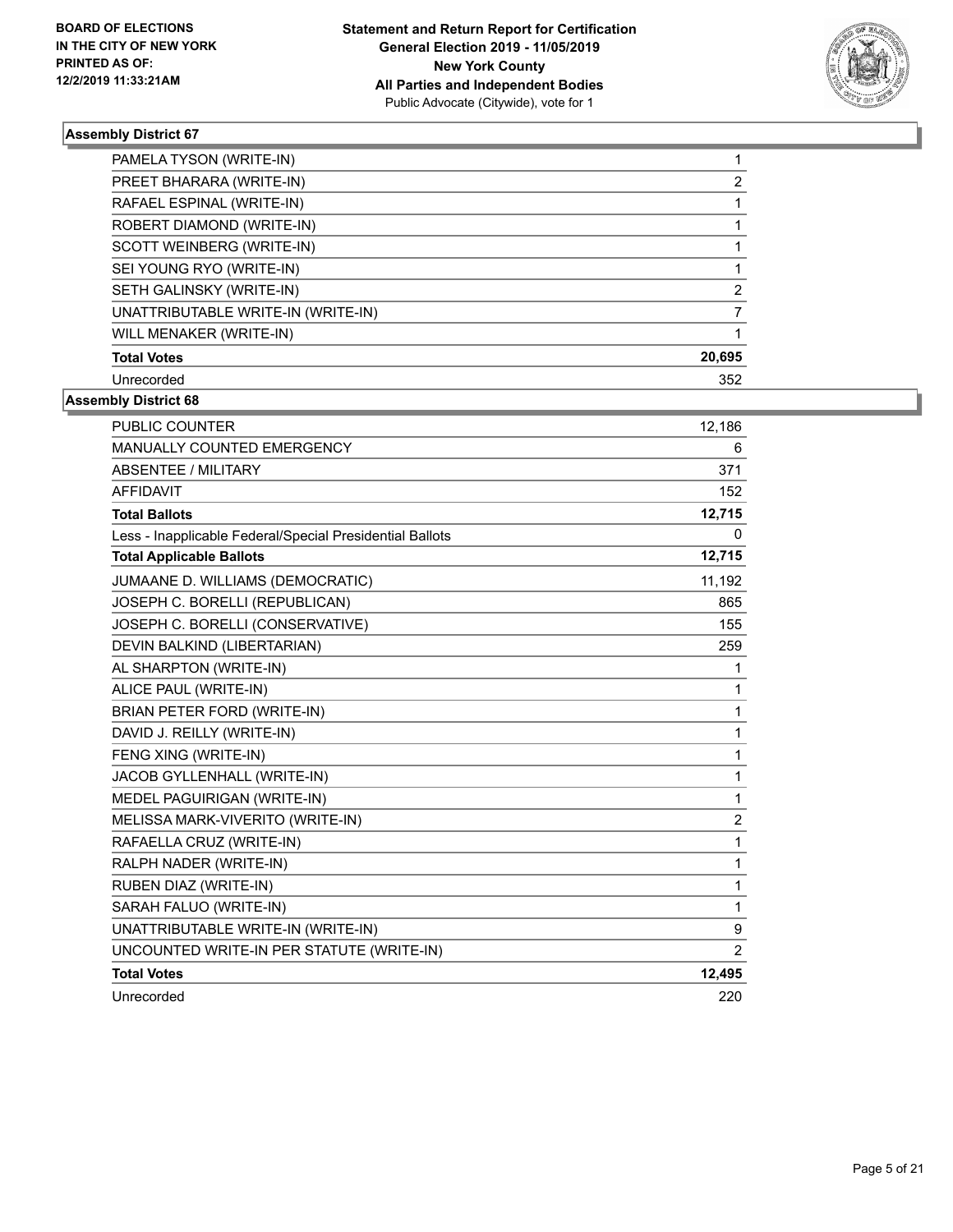

| PUBLIC COUNTER                                           | 20,983                  |
|----------------------------------------------------------|-------------------------|
| MANUALLY COUNTED EMERGENCY                               | 0                       |
| <b>ABSENTEE / MILITARY</b>                               | 550                     |
| AFFIDAVIT                                                | 155                     |
| <b>Total Ballots</b>                                     | 21,688                  |
| Less - Inapplicable Federal/Special Presidential Ballots | 0                       |
| <b>Total Applicable Ballots</b>                          | 21,688                  |
| JUMAANE D. WILLIAMS (DEMOCRATIC)                         | 19,334                  |
| JOSEPH C. BORELLI (REPUBLICAN)                           | 1,248                   |
| JOSEPH C. BORELLI (CONSERVATIVE)                         | 191                     |
| DEVIN BALKIND (LIBERTARIAN)                              | 503                     |
| AARON BUNDER (WRITE-IN)                                  | 1                       |
| ANDY STAUB (WRITE-IN)                                    | 1                       |
| BERNIE SANDERS (WRITE-IN)                                | $\overline{\mathbf{c}}$ |
| <b>BOB LEONARD (WRITE-IN)</b>                            | 1                       |
| <b>BORGY GALING (WRITE-IN)</b>                           | 1                       |
| CATHERINE J. PEREZ (WRITE-IN)                            | 1                       |
| CHRISTINE QUINN (WRITE-IN)                               | 3                       |
| DANIELLE CASTALDI-MICCA (WRITE-IN)                       | 1                       |
| DANNY O'DONNELL (WRITE-IN)                               | $\overline{\mathbf{c}}$ |
| DAVID O'DONNELL (WRITE-IN)                               | 1                       |
| DAWN SMALLS (WRITE-IN)                                   | 1                       |
| EDDIE WIPPER (WRITE-IN)                                  | 1                       |
| EMILY BURNHAM (WRITE-IN)                                 | 1                       |
| EMILY PETTIGREW (WRITE-IN)                               | 1                       |
| EMILY SCHONFIELD (WRITE-IN)                              | 1                       |
| GEORGIA LEVENSON KEOHANIS (WRITE-IN)                     | 1                       |
| <b>GERALDINE MILLER (WRITE-IN)</b>                       | 1                       |
| HARRIET TUBMAN (WRITE-IN)                                | 1                       |
| HENRY F. FITZGERALD (WRITE-IN)                           | 1                       |
| HOWARD WORKMAN (WRITE-IN)                                | 1                       |
| JAMI FLOYD (WRITE-IN)                                    | 1                       |
| JANE DOE (WRITE-IN)                                      | 1                       |
| JENNY SEDLIS (WRITE-IN)                                  | 1                       |
| JILL FREEMAN (WRITE-IN)                                  | 1                       |
| JOHN KAEHNY (WRITE-IN)                                   | 1                       |
| JUDY RICHHEIMER (WRITE-IN)                               | 1                       |
| JULIA FARR FIELD (WRITE-IN)                              | 1                       |
| KENNETH ADAMS (WRITE-IN)                                 | 1                       |
| LINDA ROSENTHAL (WRITE-IN)                               | 1                       |
| MATTHEW TRATNER (WRITE-IN)                               | 1                       |
| MELISSA MARK-VIVERITO (WRITE-IN)                         | 3                       |
| MICHAEL BLAKE (WRITE-IN)                                 | 2                       |
| MICHAEL BLOOMBERG (WRITE-IN)                             | $\overline{\mathbf{c}}$ |
| MICHELLE OBAMA (WRITE-IN)                                | 1                       |
| MILAGROS ORELLANA (WRITE-IN)                             | 1                       |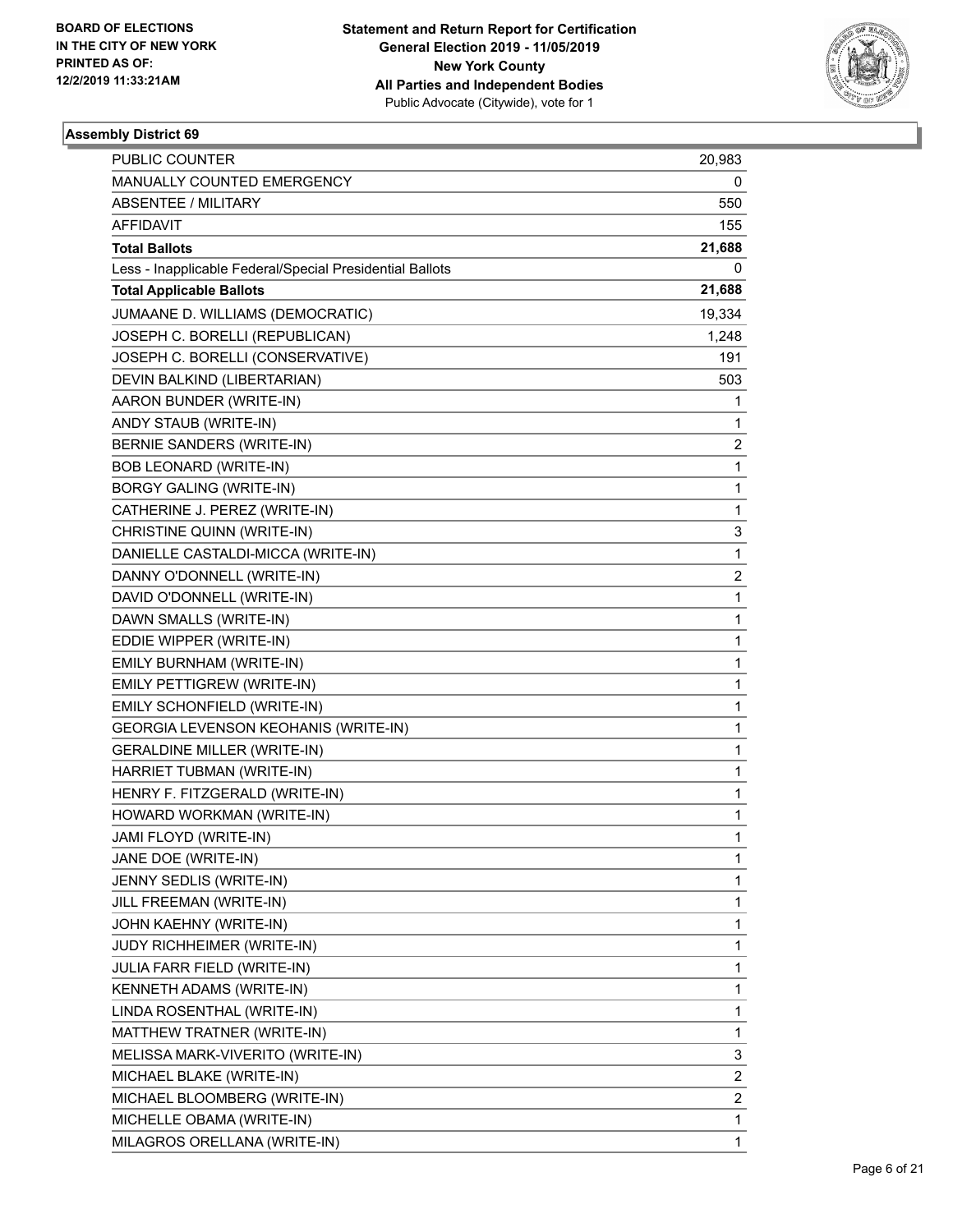

| PILAR MASCHI (WRITE-IN)            |        |
|------------------------------------|--------|
| PREET BHARARA (WRITE-IN)           |        |
| RAFAEL L. ESPINAL JR. (WRITE-IN)   |        |
| RUSSEL MORSE (WRITE-IN)            |        |
| RUTH MESSINGER (WRITE-IN)          |        |
| SAMUEL MILLER (WRITE-IN)           |        |
| SCOTT RADEMACHER (WRITE-IN)        | 2      |
| SEAN N. DONOVAN (WRITE-IN)         |        |
| SHARRY POLLOCK (WRITE-IN)          |        |
| SHEIF ZAKI (WRITE-IN)              |        |
| TIFFANY CABAN (WRITE-IN)           |        |
| UNATTRIBUTABLE WRITE-IN (WRITE-IN) | 10     |
| WILSON BEAN (WRITE-IN)             |        |
| <b>Total Votes</b>                 | 21,342 |
| Unrecorded                         | 346    |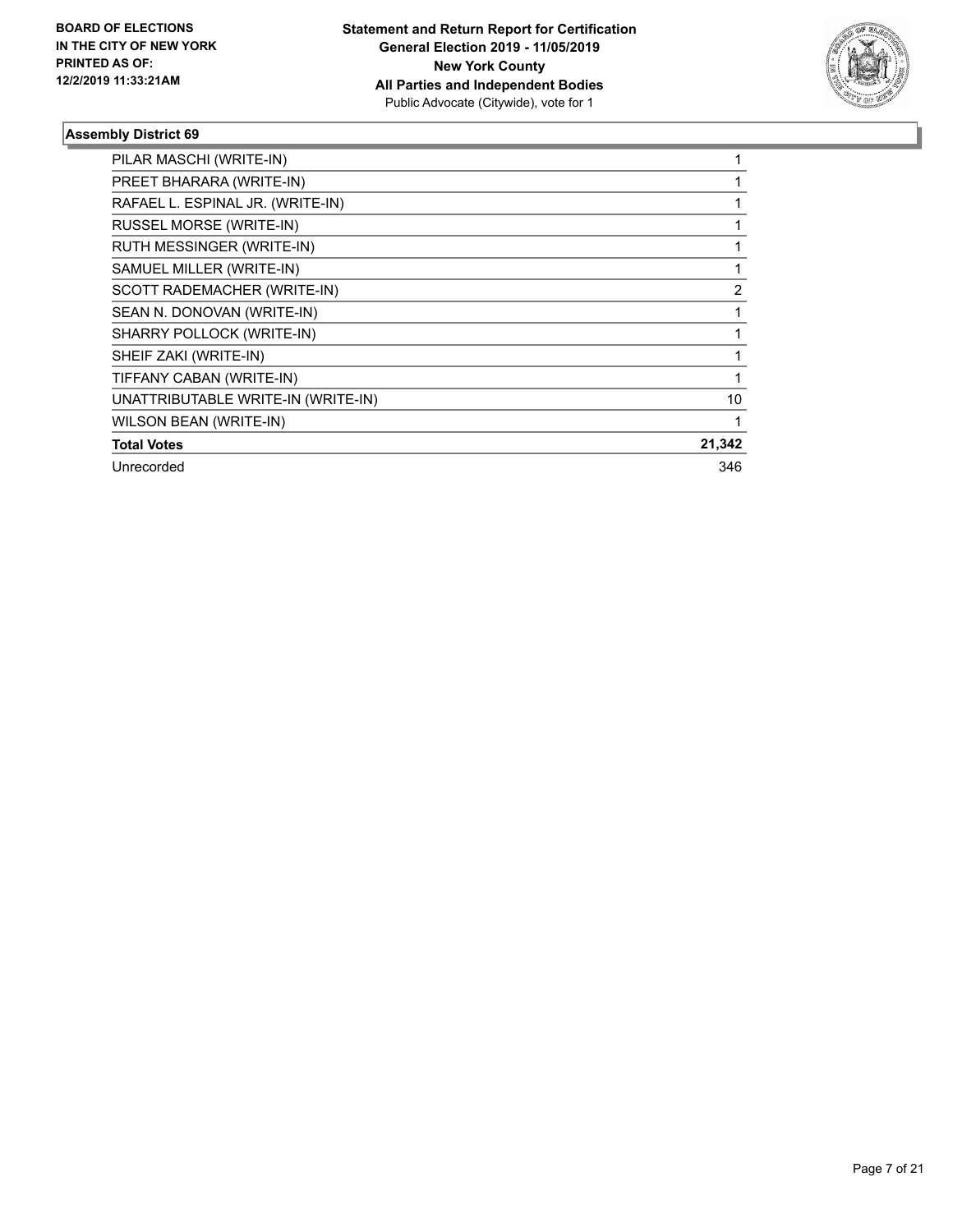

| PUBLIC COUNTER                                           | 16,622 |
|----------------------------------------------------------|--------|
| MANUALLY COUNTED EMERGENCY                               | 0      |
| <b>ABSENTEE / MILITARY</b>                               | 443    |
| AFFIDAVIT                                                | 176    |
| <b>Total Ballots</b>                                     | 17,241 |
| Less - Inapplicable Federal/Special Presidential Ballots | 0      |
| <b>Total Applicable Ballots</b>                          | 17,241 |
| JUMAANE D. WILLIAMS (DEMOCRATIC)                         | 16,285 |
| JOSEPH C. BORELLI (REPUBLICAN)                           | 393    |
| JOSEPH C. BORELLI (CONSERVATIVE)                         | 94     |
| DEVIN BALKIND (LIBERTARIAN)                              | 228    |
| AKEEM BROWDEX (WRITE-IN)                                 | 1      |
| AMY L. GOMEZ (WRITE-IN)                                  | 1      |
| ANDREW YANG (WRITE-IN)                                   | 1      |
| APRYL MCNEIL (WRITE-IN)                                  | 1      |
| DANIEL GARODNICK (WRITE-IN)                              | 1      |
| DAVIS WILLIAMS (WRITE-IN)                                | 1      |
| EINILIE ROSE (WRITE-IN)                                  | 1      |
| <b>GREGORY BAGGETT (WRITE-IN)</b>                        | 1      |
| IFEOMA IKE (WRITE-IN)                                    | 1      |
| JAMES LANE (WRITE-IN)                                    | 1      |
| JOHN TARNOTE (WRITE-IN)                                  | 1      |
| KATHY HOCHUL (WRITE-IN)                                  | 1      |
| LISA R. KYLE (WRITE-IN)                                  | 1      |
| MALIK WRIGHT (WRITE-IN)                                  | 1      |
| MELISSA MARK-VIVERITO (WRITE-IN)                         | 3      |
| MICHAEL JOSEPH (WRITE-IN)                                | 1      |
| NAMIKI KOUST (WRITE-IN)                                  | 1      |
| RAIMANDO TORRGACA (WRITE-IN)                             | 1      |
| RESHIMA SAUJANI (WRITE-IN)                               | 1      |
| SALVATORE FRANCHIRO (WRITE-IN)                           | 1      |
| SAM HODGE (WRITE-IN)                                     | 1      |
| SETH GALINSKY (WRITE-IN)                                 | 1      |
| STEPHEN BDIG (WRITE-IN)                                  | 1      |
| TIA KEENAN (WRITE-IN)                                    | 1      |
| TIM ALLEN (WRITE-IN)                                     | 1      |
| UNATTRIBUTABLE WRITE-IN (WRITE-IN)                       | 10     |
| UNCOUNTED WRITE-IN PER STATUTE (WRITE-IN)                | 1      |
| <b>VERMIN SUPREME (WRITE-IN)</b>                         | 1      |
| <b>Total Votes</b>                                       | 17,039 |
| Unrecorded                                               | 202    |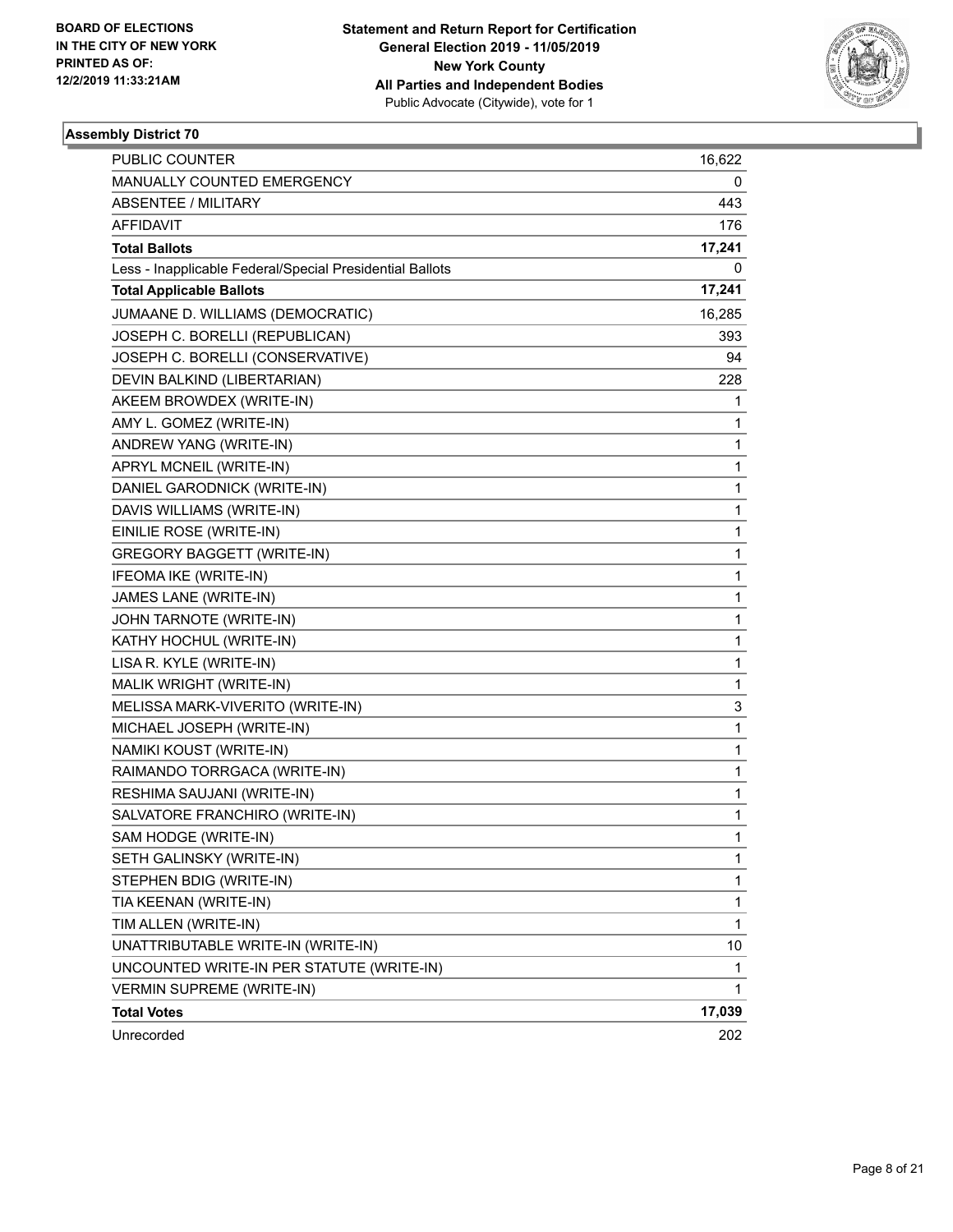

| PUBLIC COUNTER                                           | 15,954         |
|----------------------------------------------------------|----------------|
| MANUALLY COUNTED EMERGENCY                               | 0              |
| <b>ABSENTEE / MILITARY</b>                               | 317            |
| AFFIDAVIT                                                | 209            |
| <b>Total Ballots</b>                                     | 16,480         |
| Less - Inapplicable Federal/Special Presidential Ballots | 0              |
| <b>Total Applicable Ballots</b>                          | 16,480         |
| JUMAANE D. WILLIAMS (DEMOCRATIC)                         | 15,106         |
| JOSEPH C. BORELLI (REPUBLICAN)                           | 656            |
| JOSEPH C. BORELLI (CONSERVATIVE)                         | 112            |
| DEVIN BALKIND (LIBERTARIAN)                              | 273            |
| ALEXANDRE JALLOT (WRITE-IN)                              | 1              |
| ALFONSO SALVATOR (WRITE-IN)                              | 1              |
| ANDREW GREENWALD (WRITE-IN)                              | 1              |
| CARL PETER KLAPPER (WRITE-IN)                            | 1              |
| CYRUS N. JOHNSON (WRITE-IN)                              | $\mathbf 1$    |
| DAMIEN M. COVINGTON (WRITE-IN)                           | 1              |
| DANIELLE CASTALDI-MICCA (WRITE-IN)                       | 1              |
| DONALD TRUMP (WRITE-IN)                                  | $\mathbf 1$    |
| ERIC ADAM (WRITE-IN)                                     | $\mathbf 1$    |
| FIORELLO LA GUARDIA (WRITE-IN)                           | 1              |
| JOSEPH LEVI BOOYDE (WRITE-IN)                            | $\mathbf 1$    |
| JUANA LUNA (WRITE-IN)                                    | 1              |
| MANNY REYES (WRITE-IN)                                   | 1              |
| MELISSA MARK-VIVERITO (WRITE-IN)                         | $\mathbf 1$    |
| NATALIE NEELEY (WRITE-IN)                                | $\mathbf 1$    |
| ORNETT COLEMAN (WRITE-IN)                                | 1              |
| RAMON FRANCISCO RAMOS (WRITE-IN)                         | 2              |
| RASHEIDA ALSTON (WRITE-IN)                               | 1              |
| ROBERT LIZARDO (WRITE-IN)                                | 1              |
| THEODORE EDWARDS (WRITE-IN)                              | 1              |
| TIFFANY CABAN (WRITE-IN)                                 | $\mathbf{1}$   |
| TIMOTHY MULER (WRITE-IN)                                 | 1              |
| UNATTRIBUTABLE WRITE-IN (WRITE-IN)                       | 11             |
| UNCOUNTED WRITE-IN PER STATUTE (WRITE-IN)                | $\overline{c}$ |
| ZEPHYR TEACHOUT (WRITE-IN)                               | 1              |
| <b>Total Votes</b>                                       | 16,184         |
| Unrecorded                                               | 296            |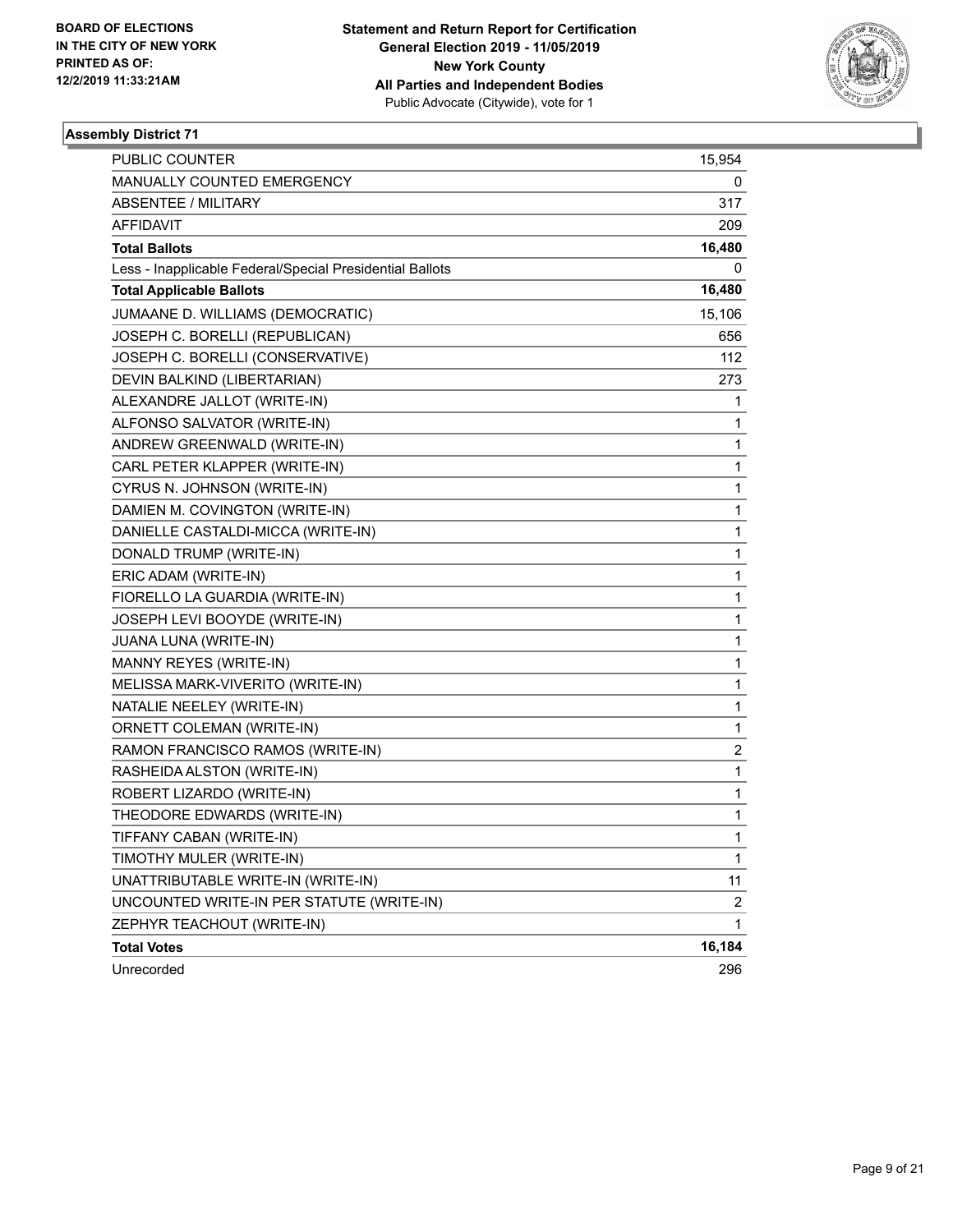

| PUBLIC COUNTER                                           | 11,015 |
|----------------------------------------------------------|--------|
| MANUALLY COUNTED EMERGENCY                               | 0      |
| <b>ABSENTEE / MILITARY</b>                               | 172    |
| AFFIDAVIT                                                | 98     |
| <b>Total Ballots</b>                                     | 11,285 |
| Less - Inapplicable Federal/Special Presidential Ballots | 0      |
| <b>Total Applicable Ballots</b>                          | 11,285 |
| JUMAANE D. WILLIAMS (DEMOCRATIC)                         | 9,847  |
| JOSEPH C. BORELLI (REPUBLICAN)                           | 713    |
| JOSEPH C. BORELLI (CONSERVATIVE)                         | 151    |
| DEVIN BALKIND (LIBERTARIAN)                              | 280    |
| ADINA TANNER (WRITE-IN)                                  | 1      |
| ANDREA KING (WRITE-IN)                                   | 1      |
| BRYANT PINEDA (WRITE-IN)                                 | 1      |
| DANNY O'DONNELL (WRITE-IN)                               | 1      |
| DAVID W. BUNNING (WRITE-IN)                              | 1      |
| ED GOLDMAN (WRITE-IN)                                    | 1      |
| JARIEL G. ESTRELLA (WRITE-IN)                            | 1      |
| JEREMY CORBYN (WRITE-IN)                                 | 1      |
| JOANNA GARCIA (WRITE-IN)                                 | 1      |
| JOHN KELLY (WRITE-IN)                                    | 1      |
| JOHNERON ROGERS (WRITE-IN)                               | 1      |
| JOSE TENA (WRITE-IN)                                     | 1      |
| MELISSA MARK-VIVERITO (WRITE-IN)                         | 1      |
| PAT ROBINSON (WRITE-IN)                                  | 1      |
| PEGGY SHEPPARD (WRITE-IN)                                | 1      |
| SARA ARROW (WRITE-IN)                                    | 1      |
| SETH GALINSKY (WRITE-IN)                                 | 1      |
| THEODORE EDWARDS (WRITE-IN)                              | 1      |
| UNATTRIBUTABLE WRITE-IN (WRITE-IN)                       | 10     |
| WAYNE MESSAM (WRITE-IN)                                  | 1      |
| <b>Total Votes</b>                                       | 11,020 |
| Unrecorded                                               | 265    |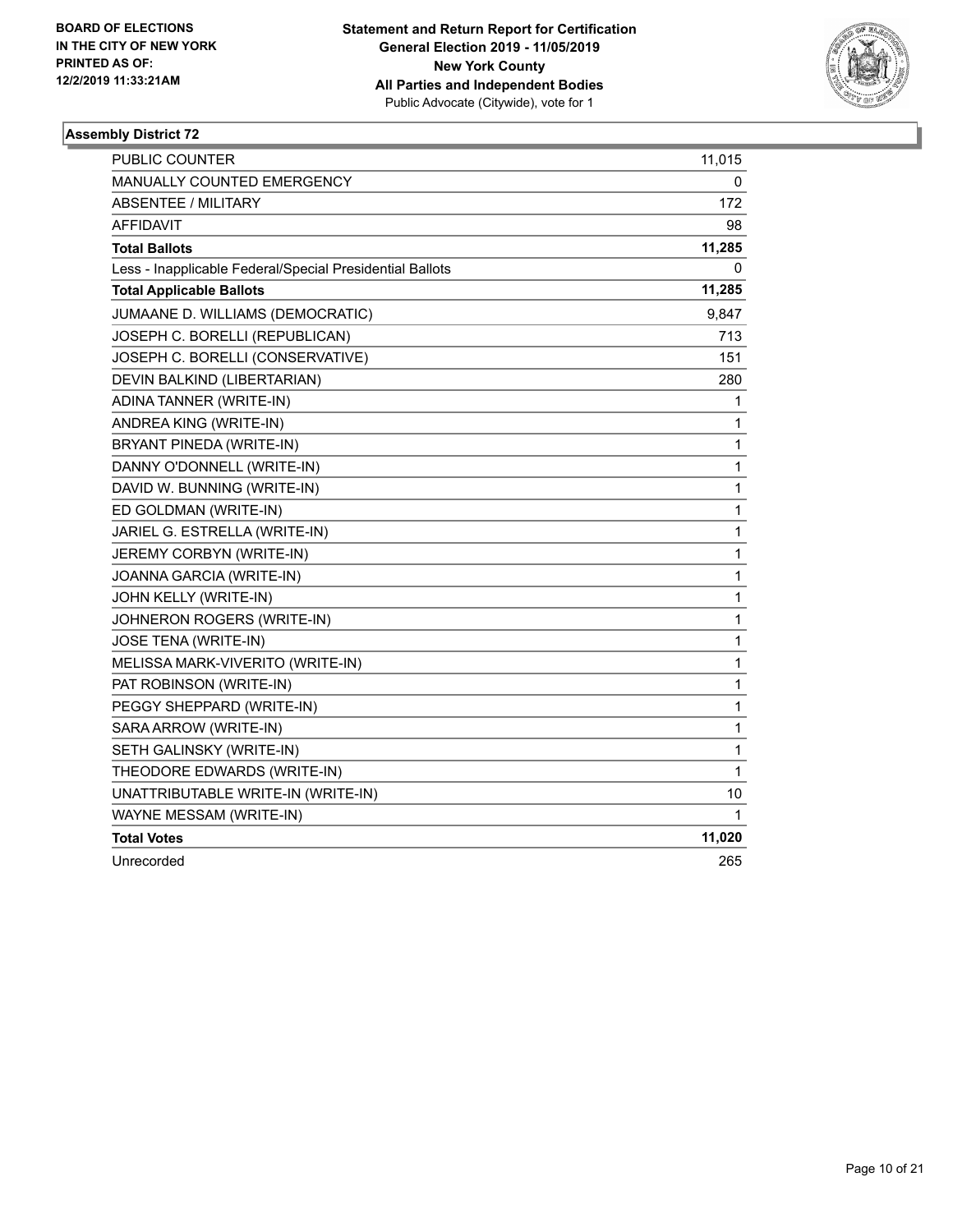

| <b>PUBLIC COUNTER</b>                                    | 15,422         |
|----------------------------------------------------------|----------------|
| MANUALLY COUNTED EMERGENCY                               | 0              |
| <b>ABSENTEE / MILITARY</b>                               | 642            |
| <b>AFFIDAVIT</b>                                         | 107            |
| <b>Total Ballots</b>                                     | 16,171         |
| Less - Inapplicable Federal/Special Presidential Ballots | 0              |
| <b>Total Applicable Ballots</b>                          | 16,171         |
| JUMAANE D. WILLIAMS (DEMOCRATIC)                         | 11,594         |
| JOSEPH C. BORELLI (REPUBLICAN)                           | 3,317          |
| JOSEPH C. BORELLI (CONSERVATIVE)                         | 355            |
| DEVIN BALKIND (LIBERTARIAN)                              | 575            |
| ALEXEI P. BRUSILOFF (WRITE-IN)                           | 1              |
| CLAIRE WORLEY (WRITE-IN)                                 | 1              |
| DANIEL SQUADRON (WRITE-IN)                               | $\mathbf{1}$   |
| ELAINE WALSH (WRITE-IN)                                  | $\overline{c}$ |
| <b>GREG SCHLANO (WRITE-IN)</b>                           | 1              |
| HOWIE HAWKING (WRITE-IN)                                 | 1              |
| JOHN CAPLAN (WRITE-IN)                                   | 1              |
| JONATHAN KIMMEL (WRITE-IN)                               | $\mathbf{1}$   |
| KATHERINE M. ILOVAR (WRITE-IN)                           | $\overline{c}$ |
| <b>MARK GREEN (WRITE-IN)</b>                             | 1              |
| MICHAEL BLAKE (WRITE-IN)                                 | 1              |
| PIPER BULERMAN (WRITE-IN)                                | $\mathbf{1}$   |
| ROBINSON STRAUSS (WRITE-IN)                              | 1              |
| RONALD FLAVIN (WRITE-IN)                                 | 1              |
| SAM WEPRIN (WRITE-IN)                                    | 1              |
| SID BROWN (WRITE-IN)                                     | 1              |
| STEIN ATMINIS (WRITE-IN)                                 | 1              |
| SUSAN H. SEIDEL (WRITE-IN)                               | 1              |
| TIFFANY MUELLER (WRITE-IN)                               | 1              |
| UNATTRIBUTABLE WRITE-IN (WRITE-IN)                       | 5              |
| UNCOUNTED WRITE-IN PER STATUTE (WRITE-IN)                | 1              |
| <b>Total Votes</b>                                       | 15,868         |
| Unrecorded                                               | 303            |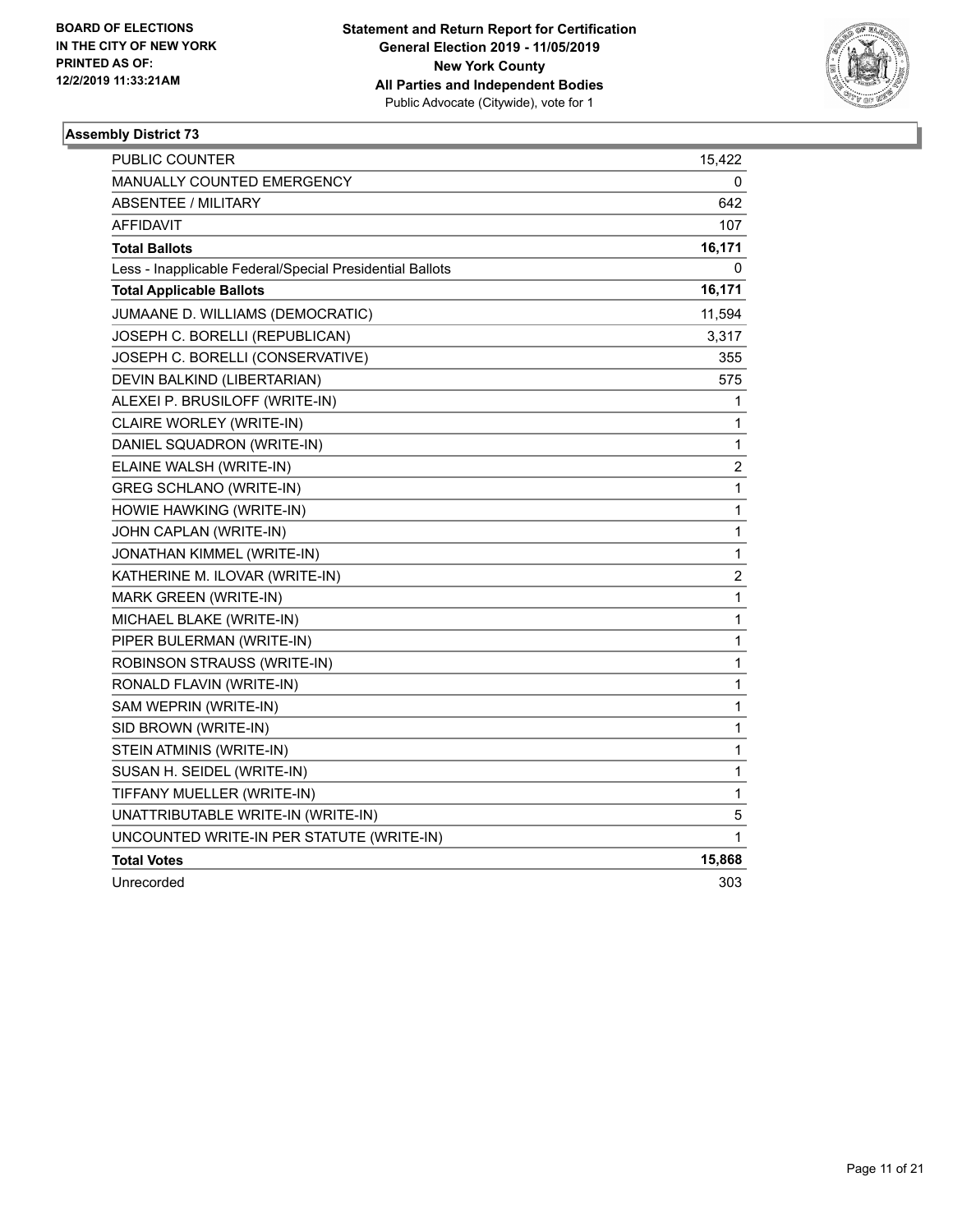

| PUBLIC COUNTER                                           | 14,954 |
|----------------------------------------------------------|--------|
| MANUALLY COUNTED EMERGENCY                               | 16     |
| <b>ABSENTEE / MILITARY</b>                               | 376    |
| AFFIDAVIT                                                | 128    |
| <b>Total Ballots</b>                                     | 15,474 |
| Less - Inapplicable Federal/Special Presidential Ballots | 0      |
| <b>Total Applicable Ballots</b>                          | 15,474 |
| JUMAANE D. WILLIAMS (DEMOCRATIC)                         | 12,767 |
| JOSEPH C. BORELLI (REPUBLICAN)                           | 1,696  |
| JOSEPH C. BORELLI (CONSERVATIVE)                         | 285    |
| DEVIN BALKIND (LIBERTARIAN)                              | 445    |
| ANDREW HILLER (WRITE-IN)                                 | 1      |
| BEN YEE (WRITE-IN)                                       | 1      |
| CALUDE WINFIELD (WRITE-IN)                               | 1      |
| DANIEL GARODNICK (WRITE-IN)                              | 2      |
| DANIELLE CASTALDI-MICCA (WRITE-IN)                       | 1      |
| DAWN HELENE (WRITE-IN)                                   | 1      |
| DAWN SMALLS (WRITE-IN)                                   | 1      |
| ENA DEKANIC (WRITE-IN)                                   | 1      |
| ERIC KOLI (WRITE-IN)                                     | 1      |
| HUNTER BIDEN (WRITE-IN)                                  | 1      |
| JAMES LANE (WRITE-IN)                                    | 2      |
| JANOS MARTON (WRITE-IN)                                  | 1      |
| JASON SHELLY (WRITE-IN)                                  | 1      |
| JOSH THOMPSON (WRITE-IN)                                 | 1      |
| JOSH TYRANGEL (WRITE-IN)                                 | 1      |
| KENNETH SCHAEFFER (WRITE-IN)                             | 1      |
| LENNY BRUCE (WRITE-IN)                                   | 1      |
| MARK GREEN (WRITE-IN)                                    | 1      |
| MICHAEL BLOOMBERG (WRITE-IN)                             | 1      |
| MILDRED MARTINEZ (WRITE-IN)                              | 1      |
| RAFAEL ESPINAL (WRITE-IN)                                | 1      |
| ROSIE MENDEZ (WRITE-IN)                                  | 1      |
| SCOTT M. STRINGER (WRITE-IN)                             | 1      |
| SETH GALINSKY (WRITE-IN)                                 | 3      |
| SOPHIE SHAY (WRITE-IN)                                   | 1      |
| UNATTRIBUTABLE WRITE-IN (WRITE-IN)                       | 4      |
| UNCOUNTED WRITE-IN PER STATUTE (WRITE-IN)                | 1      |
| YDANIS RODRIGUEZ (WRITE-IN)                              | 1      |
| <b>Total Votes</b>                                       | 15,228 |
| Unrecorded                                               | 246    |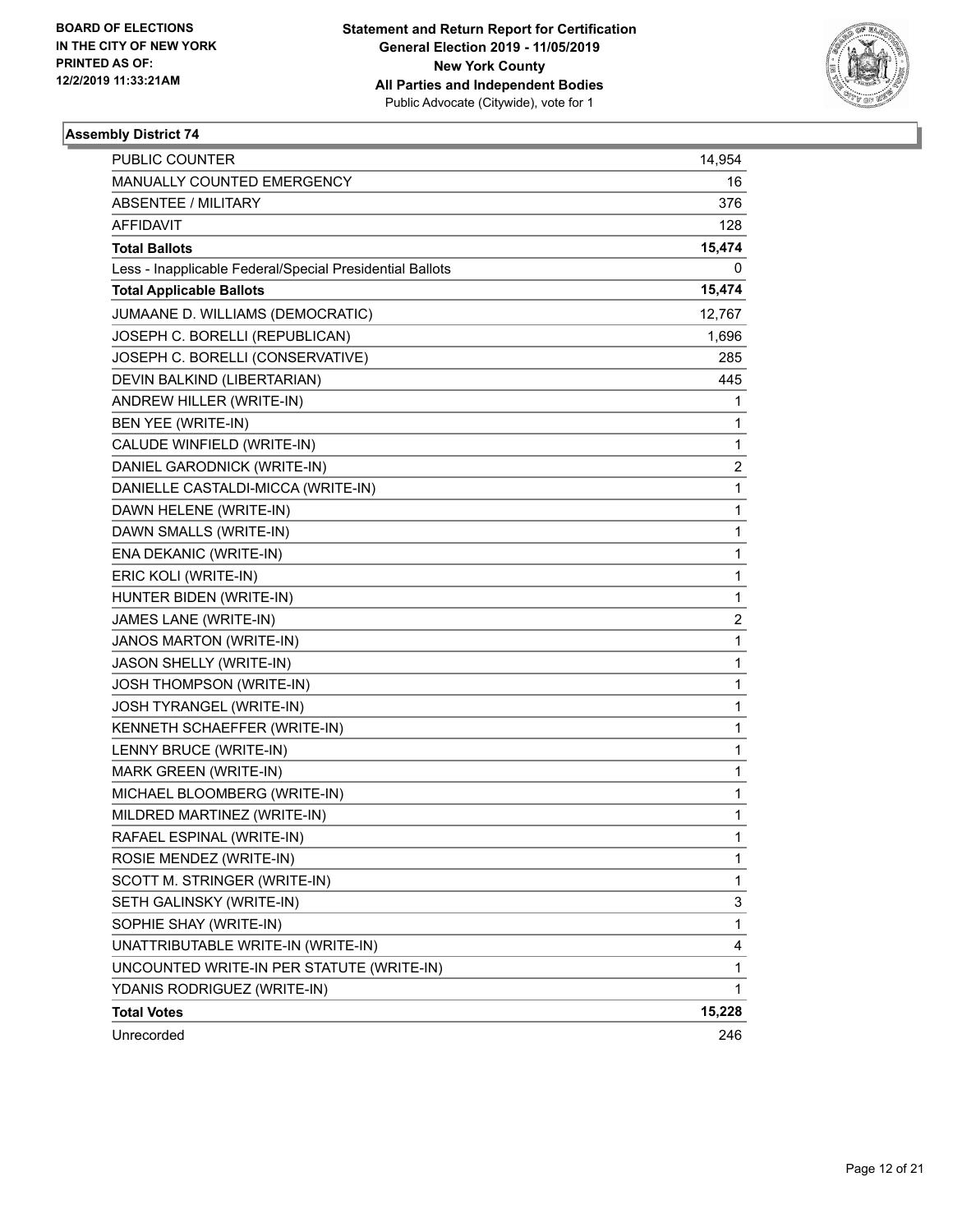

| <b>PUBLIC COUNTER</b>                                    | 15,203       |
|----------------------------------------------------------|--------------|
| MANUALLY COUNTED EMERGENCY                               | 0            |
| <b>ABSENTEE / MILITARY</b>                               | 383          |
| <b>AFFIDAVIT</b>                                         | 99           |
| <b>Total Ballots</b>                                     | 15,685       |
| Less - Inapplicable Federal/Special Presidential Ballots | 0            |
| <b>Total Applicable Ballots</b>                          | 15,685       |
| JUMAANE D. WILLIAMS (DEMOCRATIC)                         | 13,108       |
| JOSEPH C. BORELLI (REPUBLICAN)                           | 1,493        |
| JOSEPH C. BORELLI (CONSERVATIVE)                         | 228          |
| DEVIN BALKIND (LIBERTARIAN)                              | 564          |
| ANDREA STUART-COUSINS (WRITE-IN)                         | 1            |
| BEN WEXLER (WRITE-IN)                                    | 1            |
| BERNARD R. BLOCK (WRITE-IN)                              | 1            |
| CAROL ROBINSON (WRITE-IN)                                | 1            |
| EDIE WIDNSER (WRITE-IN)                                  | 1            |
| EUGENE STEIN (WRITE-IN)                                  | 1            |
| EZRA FRIEDLANDER (WRITE-IN)                              | 1            |
| FRANCINE TIMOTHY (WRITE-IN)                              | 1            |
| <b>GALE BREWER (WRITE-IN)</b>                            | 1            |
| <b>GLENN DUNGAN (WRITE-IN)</b>                           | 1            |
| HILLARY CLINTON (WRITE-IN)                               | 1            |
| ISAAC GABEL FRANK (WRITE-IN)                             | 1            |
| JACOB M. FISCH (WRITE-IN)                                | 1            |
| JON F. FRANK JR. (WRITE-IN)                              | 1            |
| JOSEPH WILLIAM DLUZAK (WRITE-IN)                         | 1            |
| LEIGH HELFERBEIN (WRITE-IN)                              | 1            |
| LILA BOZORY (WRITE-IN)                                   | 1            |
| LONNIE STEVENS (WRITE-IN)                                | 2            |
| LUCY MORTY (WRITE-IN)                                    | $\mathbf{1}$ |
| MARINELA HALASA (WRITE-IN)                               | 2            |
| MARK GREEN (WRITE-IN)                                    | 1            |
| MICHAEL BLOOMBERG (WRITE-IN)                             | 3            |
| MICHAEL T. CONTOS (WRITE-IN)                             | 1            |
| MICHAEL TIGER (WRITE-IN)                                 | 1            |
| MIKE ZAMONSTY (WRITE-IN)                                 | 1            |
| RICHARD E. STONE (WRITE-IN)                              | 1            |
| ROHIT MALIK (WRITE-IN)                                   | 1            |
| STAVROS HALKIAS (WRITE-IN)                               | 1            |
| TAYLOR SCHUBERT (WRITE-IN)                               | 1            |
| THOMAS F. LENNON (WRITE-IN)                              | 1            |
| TOM DUANE (WRITE-IN)                                     | 1            |
| UNATTRIBUTABLE WRITE-IN (WRITE-IN)                       | 8            |
| <b>Total Votes</b>                                       | 15,436       |
| Unrecorded                                               | 249          |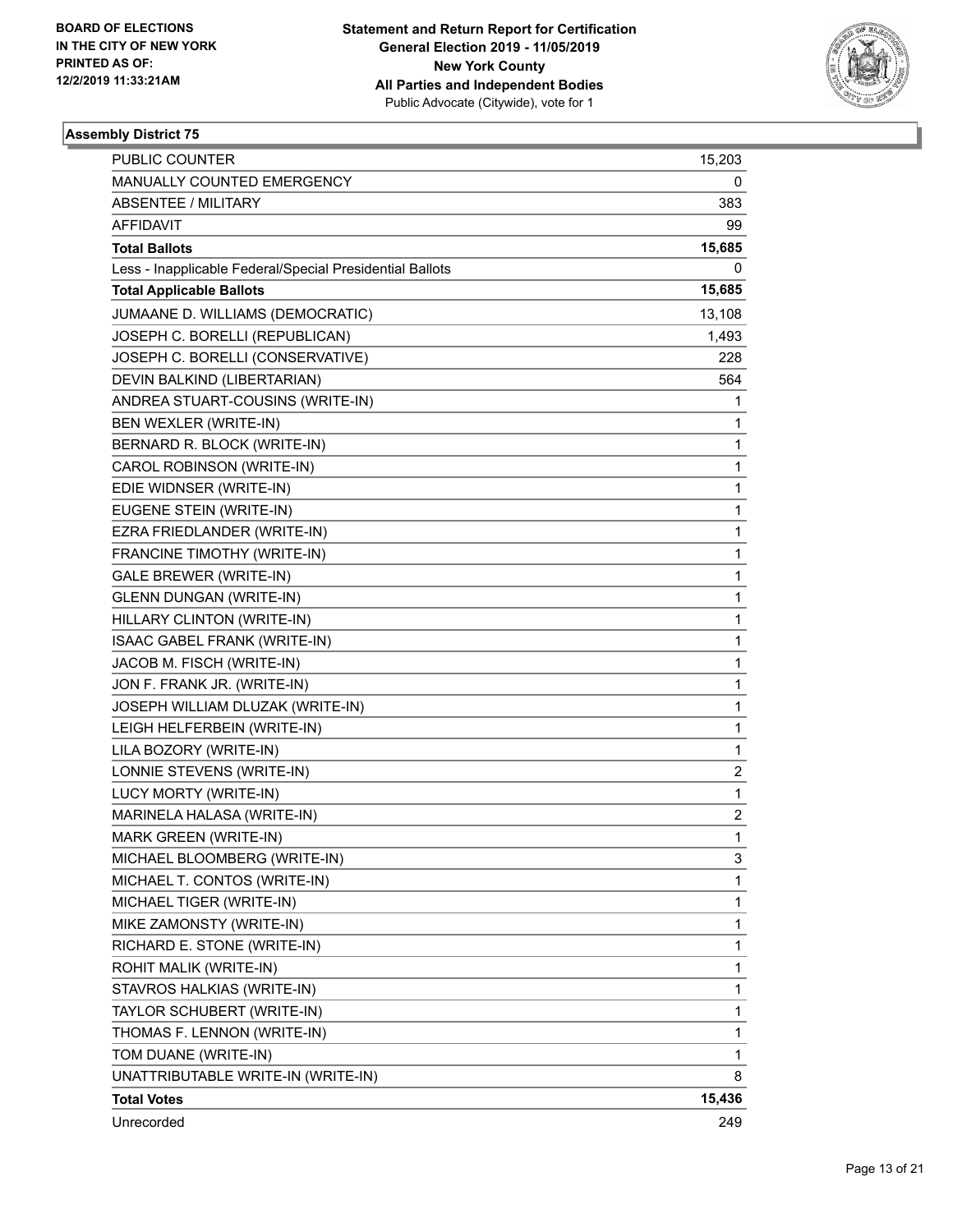

| PUBLIC COUNTER                                           | 15,634                  |
|----------------------------------------------------------|-------------------------|
| MANUALLY COUNTED EMERGENCY                               | 0                       |
| <b>ABSENTEE / MILITARY</b>                               | 413                     |
| AFFIDAVIT                                                | 123                     |
| <b>Total Ballots</b>                                     | 16,170                  |
| Less - Inapplicable Federal/Special Presidential Ballots | 0                       |
| <b>Total Applicable Ballots</b>                          | 16,170                  |
| JUMAANE D. WILLIAMS (DEMOCRATIC)                         | 12,130                  |
| JOSEPH C. BORELLI (REPUBLICAN)                           | 2,712                   |
| JOSEPH C. BORELLI (CONSERVATIVE)                         | 363                     |
| DEVIN BALKIND (LIBERTARIAN)                              | 644                     |
| ADAM LEVENTHAL (WRITE-IN)                                | 1                       |
| BEN KALLOS (WRITE-IN)                                    | 1                       |
| BRETT BIBA (WRITE-IN)                                    | 1                       |
| CHRISTOPHER MITCHELL (WRITE-IN)                          | 1                       |
| DANIEL GARODNICK (WRITE-IN)                              | 1                       |
| DORIS MARTINEZ (WRITE-IN)                                | 1                       |
| EDWARD POTTER (WRITE-IN)                                 | 1                       |
| ERROL LOUIS (WRITE-IN)                                   | 1                       |
| <b>GREGORY MILLS (WRITE-IN)</b>                          | 1                       |
| HILLARY CLINTON (WRITE-IN)                               | $\overline{\mathbf{c}}$ |
| HOWARD ROTBLATT (WRITE-IN)                               | 1                       |
| JAMES LANE (WRITE-IN)                                    | 1                       |
| JAMES TINER (WRITE-IN)                                   | 1                       |
| JASEN STOWE (WRITE-IN)                                   | 1                       |
| LETITIA JAMES (WRITE-IN)                                 | 1                       |
| LIZ KRUEGER (WRITE-IN)                                   | 1                       |
| MARK GREEN (WRITE-IN)                                    | 1                       |
| MELISSA MARK-VIVERITO (WRITE-IN)                         | 1                       |
| MICAH Z. KELLNER (WRITE-IN)                              | 1                       |
| MICHAEL BLOOMBERG (WRITE-IN)                             | 2                       |
| MICHAEL FANDAL (WRITE-IN)                                | 1                       |
| NOMIKI KONST (WRITE-IN)                                  | $\overline{c}$          |
| NORMAN SIEGEL (WRITE-IN)                                 | 3                       |
| PATRICK BOBILIN (WRITE-IN)                               | 1                       |
| PREET BHARARA (WRITE-IN)                                 | 1                       |
| RICK LEVINSON (WRITE-IN)                                 | 1                       |
| SCOTT M. STRINGER (WRITE-IN)                             | 1                       |
| SHAUN KRUPA (WRITE-IN)                                   | 1                       |
| THOMAS P. SCHULER (WRITE-IN)                             | 1                       |
| TIFFANY CABAN (WRITE-IN)                                 | 1                       |
| UNATTRIBUTABLE WRITE-IN (WRITE-IN)                       | 7                       |
| UNCOUNTED WRITE-IN PER STATUTE (WRITE-IN)                | 1                       |
| ZOEY OROL (WRITE-IN)                                     | 1                       |
| <b>Total Votes</b>                                       | 15,893                  |
| Unrecorded                                               | 277                     |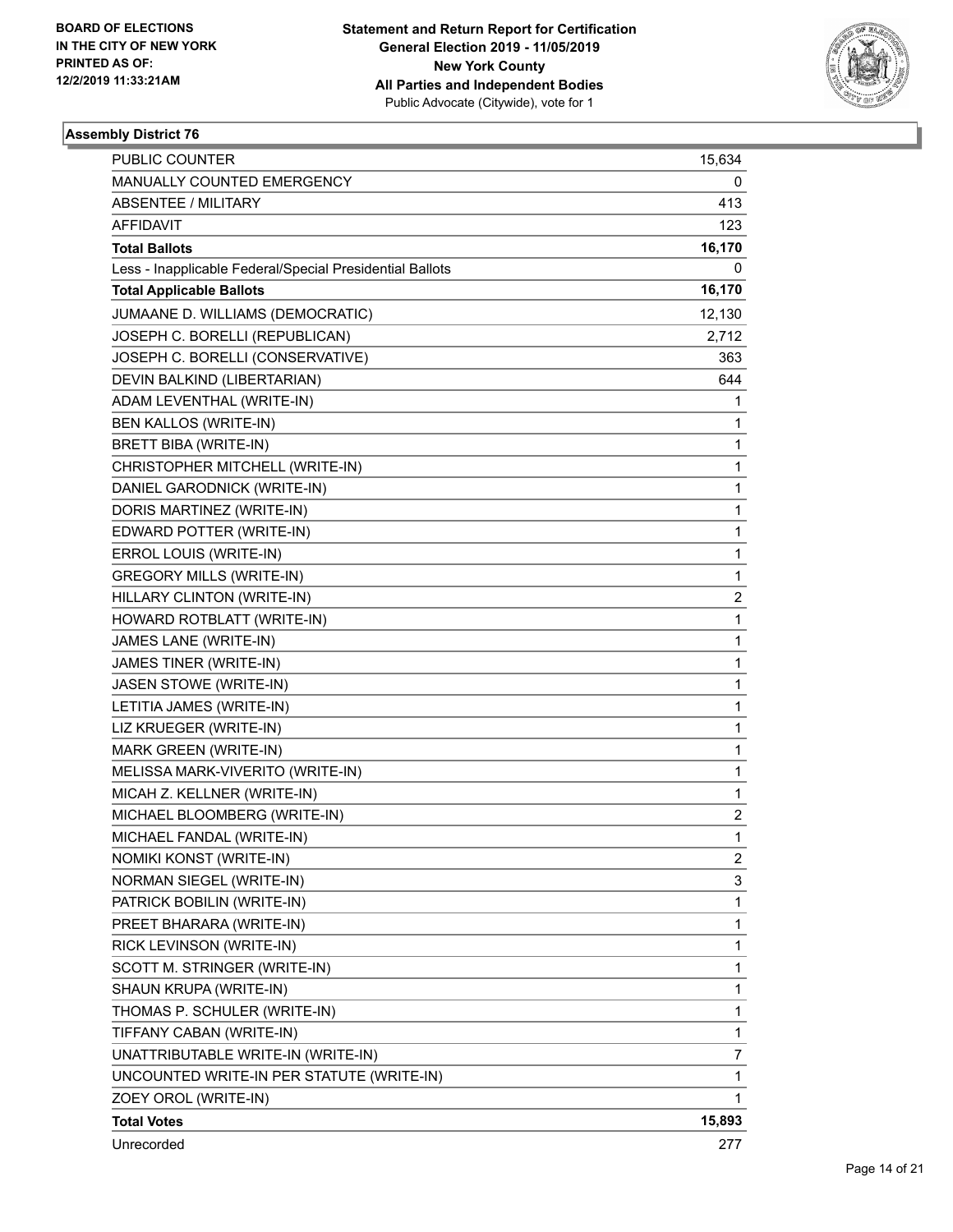

| MANUALLY COUNTED EMERGENCY<br>22.<br><b>ABSENTEE / MILITARY</b><br>4,777<br>AFFIDAVIT<br>1,666<br><b>Total Ballots</b><br>193,513<br>Less - Inapplicable Federal/Special Presidential Ballots<br>0<br><b>Total Applicable Ballots</b><br>193,513<br>JUMAANE D. WILLIAMS (DEMOCRATIC)<br>163,075<br>JOSEPH C. BORELLI (REPUBLICAN)<br>18,468<br>JOSEPH C. BORELLI (CONSERVATIVE)<br>2,695<br>5,504<br>DEVIN BALKIND (LIBERTARIAN)<br>AARON BUNDER (WRITE-IN)<br>1<br>ADAM LEVENTHAL (WRITE-IN)<br>1<br>ADINA BROOKS (WRITE-IN)<br>1<br>ADINA TANNER (WRITE-IN)<br>1<br>AKEEM BROWDEX (WRITE-IN)<br>1<br>AL SHARPTON (WRITE-IN)<br>1<br>ALEXANDRE JALLOT (WRITE-IN)<br>1<br>ALEXEI P. BRUSILOFF (WRITE-IN)<br>1<br>ALFONSO SALVATOR (WRITE-IN)<br>1<br>$\mathbf 1$<br>ALICE PAUL (WRITE-IN)<br>2<br>ALPHONSO DAVID (WRITE-IN)<br>AMY L. GOMEZ (WRITE-IN)<br>1<br>ANDREA KING (WRITE-IN)<br>1<br>ANDREA STUART-COUSINS (WRITE-IN)<br>1<br>ANDREW GREENWALD (WRITE-IN)<br>1<br>ANDREW HILLER (WRITE-IN)<br>1<br>ANDREW YANG (WRITE-IN)<br>1<br>ANDY STAUB (WRITE-IN)<br>1<br>APRYL MCNEIL (WRITE-IN)<br>1<br>ARI KAHN (WRITE-IN)<br>1<br>BARUEU MARGOLIS (WRITE-IN)<br>1<br>BEN KALLOS (WRITE-IN)<br>1<br>BEN WEXLER (WRITE-IN)<br>1<br>BEN YEE (WRITE-IN)<br>1<br>BENJAMIN MOORE (WRITE-IN)<br>1<br>BERNARD R. BLOCK (WRITE-IN)<br>1<br>BERNIE SANDERS (WRITE-IN)<br>2<br>1<br>BERNIE WILLIAMS (WRITE-IN)<br>BETSY GOTBAUM (WRITE-IN)<br>1<br>BOB LEONARD (WRITE-IN)<br>1<br>1<br>BORGY GALING (WRITE-IN) |
|--------------------------------------------------------------------------------------------------------------------------------------------------------------------------------------------------------------------------------------------------------------------------------------------------------------------------------------------------------------------------------------------------------------------------------------------------------------------------------------------------------------------------------------------------------------------------------------------------------------------------------------------------------------------------------------------------------------------------------------------------------------------------------------------------------------------------------------------------------------------------------------------------------------------------------------------------------------------------------------------------------------------------------------------------------------------------------------------------------------------------------------------------------------------------------------------------------------------------------------------------------------------------------------------------------------------------------------------------------------------------------------------------------------------------------------------------------------------------------------------------------|
|                                                                                                                                                                                                                                                                                                                                                                                                                                                                                                                                                                                                                                                                                                                                                                                                                                                                                                                                                                                                                                                                                                                                                                                                                                                                                                                                                                                                                                                                                                        |
|                                                                                                                                                                                                                                                                                                                                                                                                                                                                                                                                                                                                                                                                                                                                                                                                                                                                                                                                                                                                                                                                                                                                                                                                                                                                                                                                                                                                                                                                                                        |
|                                                                                                                                                                                                                                                                                                                                                                                                                                                                                                                                                                                                                                                                                                                                                                                                                                                                                                                                                                                                                                                                                                                                                                                                                                                                                                                                                                                                                                                                                                        |
|                                                                                                                                                                                                                                                                                                                                                                                                                                                                                                                                                                                                                                                                                                                                                                                                                                                                                                                                                                                                                                                                                                                                                                                                                                                                                                                                                                                                                                                                                                        |
|                                                                                                                                                                                                                                                                                                                                                                                                                                                                                                                                                                                                                                                                                                                                                                                                                                                                                                                                                                                                                                                                                                                                                                                                                                                                                                                                                                                                                                                                                                        |
|                                                                                                                                                                                                                                                                                                                                                                                                                                                                                                                                                                                                                                                                                                                                                                                                                                                                                                                                                                                                                                                                                                                                                                                                                                                                                                                                                                                                                                                                                                        |
|                                                                                                                                                                                                                                                                                                                                                                                                                                                                                                                                                                                                                                                                                                                                                                                                                                                                                                                                                                                                                                                                                                                                                                                                                                                                                                                                                                                                                                                                                                        |
|                                                                                                                                                                                                                                                                                                                                                                                                                                                                                                                                                                                                                                                                                                                                                                                                                                                                                                                                                                                                                                                                                                                                                                                                                                                                                                                                                                                                                                                                                                        |
|                                                                                                                                                                                                                                                                                                                                                                                                                                                                                                                                                                                                                                                                                                                                                                                                                                                                                                                                                                                                                                                                                                                                                                                                                                                                                                                                                                                                                                                                                                        |
|                                                                                                                                                                                                                                                                                                                                                                                                                                                                                                                                                                                                                                                                                                                                                                                                                                                                                                                                                                                                                                                                                                                                                                                                                                                                                                                                                                                                                                                                                                        |
|                                                                                                                                                                                                                                                                                                                                                                                                                                                                                                                                                                                                                                                                                                                                                                                                                                                                                                                                                                                                                                                                                                                                                                                                                                                                                                                                                                                                                                                                                                        |
|                                                                                                                                                                                                                                                                                                                                                                                                                                                                                                                                                                                                                                                                                                                                                                                                                                                                                                                                                                                                                                                                                                                                                                                                                                                                                                                                                                                                                                                                                                        |
|                                                                                                                                                                                                                                                                                                                                                                                                                                                                                                                                                                                                                                                                                                                                                                                                                                                                                                                                                                                                                                                                                                                                                                                                                                                                                                                                                                                                                                                                                                        |
|                                                                                                                                                                                                                                                                                                                                                                                                                                                                                                                                                                                                                                                                                                                                                                                                                                                                                                                                                                                                                                                                                                                                                                                                                                                                                                                                                                                                                                                                                                        |
|                                                                                                                                                                                                                                                                                                                                                                                                                                                                                                                                                                                                                                                                                                                                                                                                                                                                                                                                                                                                                                                                                                                                                                                                                                                                                                                                                                                                                                                                                                        |
|                                                                                                                                                                                                                                                                                                                                                                                                                                                                                                                                                                                                                                                                                                                                                                                                                                                                                                                                                                                                                                                                                                                                                                                                                                                                                                                                                                                                                                                                                                        |
|                                                                                                                                                                                                                                                                                                                                                                                                                                                                                                                                                                                                                                                                                                                                                                                                                                                                                                                                                                                                                                                                                                                                                                                                                                                                                                                                                                                                                                                                                                        |
|                                                                                                                                                                                                                                                                                                                                                                                                                                                                                                                                                                                                                                                                                                                                                                                                                                                                                                                                                                                                                                                                                                                                                                                                                                                                                                                                                                                                                                                                                                        |
|                                                                                                                                                                                                                                                                                                                                                                                                                                                                                                                                                                                                                                                                                                                                                                                                                                                                                                                                                                                                                                                                                                                                                                                                                                                                                                                                                                                                                                                                                                        |
|                                                                                                                                                                                                                                                                                                                                                                                                                                                                                                                                                                                                                                                                                                                                                                                                                                                                                                                                                                                                                                                                                                                                                                                                                                                                                                                                                                                                                                                                                                        |
|                                                                                                                                                                                                                                                                                                                                                                                                                                                                                                                                                                                                                                                                                                                                                                                                                                                                                                                                                                                                                                                                                                                                                                                                                                                                                                                                                                                                                                                                                                        |
|                                                                                                                                                                                                                                                                                                                                                                                                                                                                                                                                                                                                                                                                                                                                                                                                                                                                                                                                                                                                                                                                                                                                                                                                                                                                                                                                                                                                                                                                                                        |
|                                                                                                                                                                                                                                                                                                                                                                                                                                                                                                                                                                                                                                                                                                                                                                                                                                                                                                                                                                                                                                                                                                                                                                                                                                                                                                                                                                                                                                                                                                        |
|                                                                                                                                                                                                                                                                                                                                                                                                                                                                                                                                                                                                                                                                                                                                                                                                                                                                                                                                                                                                                                                                                                                                                                                                                                                                                                                                                                                                                                                                                                        |
|                                                                                                                                                                                                                                                                                                                                                                                                                                                                                                                                                                                                                                                                                                                                                                                                                                                                                                                                                                                                                                                                                                                                                                                                                                                                                                                                                                                                                                                                                                        |
|                                                                                                                                                                                                                                                                                                                                                                                                                                                                                                                                                                                                                                                                                                                                                                                                                                                                                                                                                                                                                                                                                                                                                                                                                                                                                                                                                                                                                                                                                                        |
|                                                                                                                                                                                                                                                                                                                                                                                                                                                                                                                                                                                                                                                                                                                                                                                                                                                                                                                                                                                                                                                                                                                                                                                                                                                                                                                                                                                                                                                                                                        |
|                                                                                                                                                                                                                                                                                                                                                                                                                                                                                                                                                                                                                                                                                                                                                                                                                                                                                                                                                                                                                                                                                                                                                                                                                                                                                                                                                                                                                                                                                                        |
|                                                                                                                                                                                                                                                                                                                                                                                                                                                                                                                                                                                                                                                                                                                                                                                                                                                                                                                                                                                                                                                                                                                                                                                                                                                                                                                                                                                                                                                                                                        |
|                                                                                                                                                                                                                                                                                                                                                                                                                                                                                                                                                                                                                                                                                                                                                                                                                                                                                                                                                                                                                                                                                                                                                                                                                                                                                                                                                                                                                                                                                                        |
|                                                                                                                                                                                                                                                                                                                                                                                                                                                                                                                                                                                                                                                                                                                                                                                                                                                                                                                                                                                                                                                                                                                                                                                                                                                                                                                                                                                                                                                                                                        |
|                                                                                                                                                                                                                                                                                                                                                                                                                                                                                                                                                                                                                                                                                                                                                                                                                                                                                                                                                                                                                                                                                                                                                                                                                                                                                                                                                                                                                                                                                                        |
|                                                                                                                                                                                                                                                                                                                                                                                                                                                                                                                                                                                                                                                                                                                                                                                                                                                                                                                                                                                                                                                                                                                                                                                                                                                                                                                                                                                                                                                                                                        |
|                                                                                                                                                                                                                                                                                                                                                                                                                                                                                                                                                                                                                                                                                                                                                                                                                                                                                                                                                                                                                                                                                                                                                                                                                                                                                                                                                                                                                                                                                                        |
|                                                                                                                                                                                                                                                                                                                                                                                                                                                                                                                                                                                                                                                                                                                                                                                                                                                                                                                                                                                                                                                                                                                                                                                                                                                                                                                                                                                                                                                                                                        |
|                                                                                                                                                                                                                                                                                                                                                                                                                                                                                                                                                                                                                                                                                                                                                                                                                                                                                                                                                                                                                                                                                                                                                                                                                                                                                                                                                                                                                                                                                                        |
|                                                                                                                                                                                                                                                                                                                                                                                                                                                                                                                                                                                                                                                                                                                                                                                                                                                                                                                                                                                                                                                                                                                                                                                                                                                                                                                                                                                                                                                                                                        |
|                                                                                                                                                                                                                                                                                                                                                                                                                                                                                                                                                                                                                                                                                                                                                                                                                                                                                                                                                                                                                                                                                                                                                                                                                                                                                                                                                                                                                                                                                                        |
|                                                                                                                                                                                                                                                                                                                                                                                                                                                                                                                                                                                                                                                                                                                                                                                                                                                                                                                                                                                                                                                                                                                                                                                                                                                                                                                                                                                                                                                                                                        |
|                                                                                                                                                                                                                                                                                                                                                                                                                                                                                                                                                                                                                                                                                                                                                                                                                                                                                                                                                                                                                                                                                                                                                                                                                                                                                                                                                                                                                                                                                                        |
|                                                                                                                                                                                                                                                                                                                                                                                                                                                                                                                                                                                                                                                                                                                                                                                                                                                                                                                                                                                                                                                                                                                                                                                                                                                                                                                                                                                                                                                                                                        |
| BRETT BIBA (WRITE-IN)<br>1                                                                                                                                                                                                                                                                                                                                                                                                                                                                                                                                                                                                                                                                                                                                                                                                                                                                                                                                                                                                                                                                                                                                                                                                                                                                                                                                                                                                                                                                             |
| BRIAN BENJAMIN (WRITE-IN)<br>1                                                                                                                                                                                                                                                                                                                                                                                                                                                                                                                                                                                                                                                                                                                                                                                                                                                                                                                                                                                                                                                                                                                                                                                                                                                                                                                                                                                                                                                                         |
| BRIAN PETER FORD (WRITE-IN)<br>1                                                                                                                                                                                                                                                                                                                                                                                                                                                                                                                                                                                                                                                                                                                                                                                                                                                                                                                                                                                                                                                                                                                                                                                                                                                                                                                                                                                                                                                                       |
| BRYANT PINEDA (WRITE-IN)<br>1                                                                                                                                                                                                                                                                                                                                                                                                                                                                                                                                                                                                                                                                                                                                                                                                                                                                                                                                                                                                                                                                                                                                                                                                                                                                                                                                                                                                                                                                          |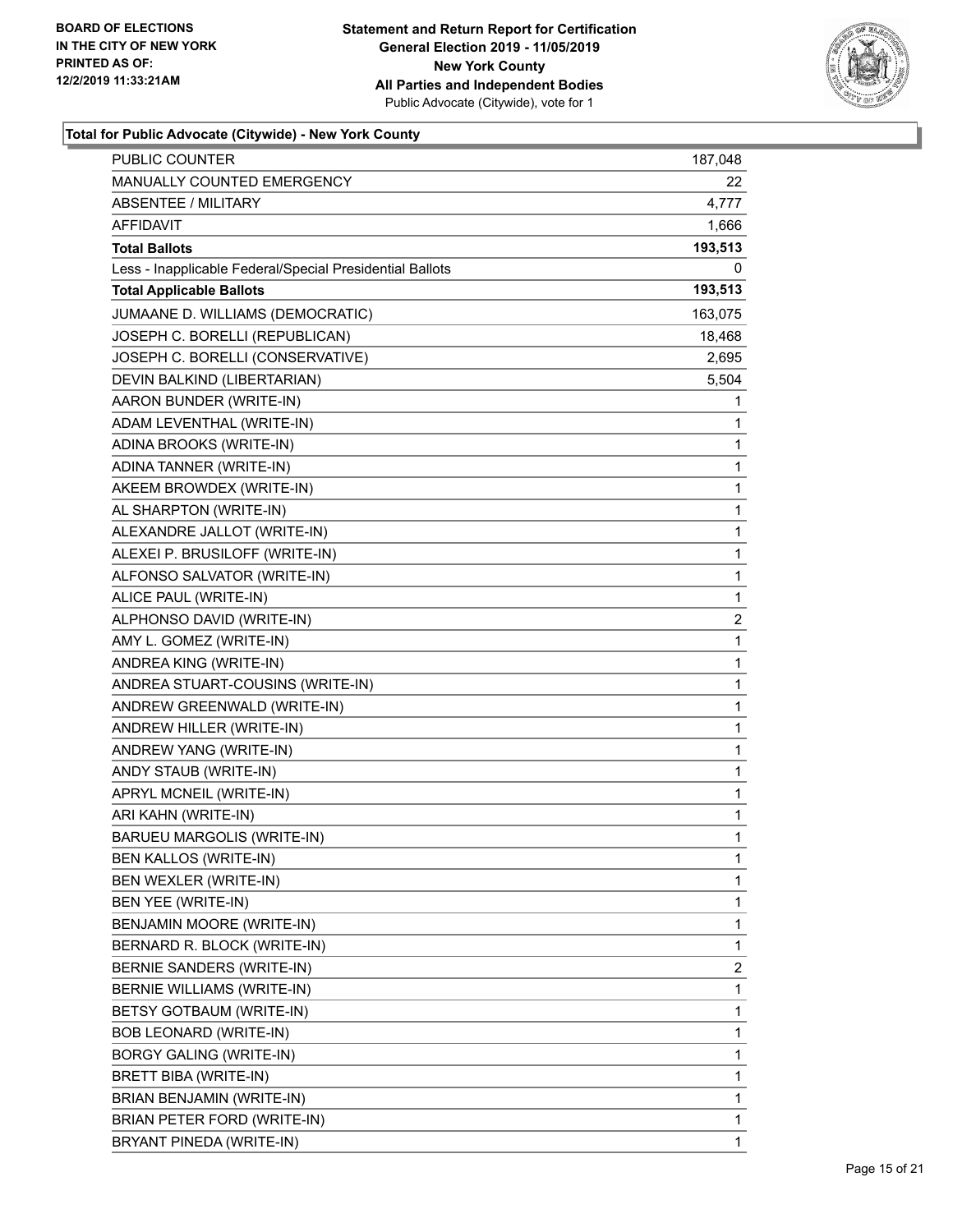

| CALUDE WINFIELD (WRITE-IN)         | 1              |
|------------------------------------|----------------|
| CARL PETER KLAPPER (WRITE-IN)      | 1              |
| CAROL ROBINSON (WRITE-IN)          | 1              |
| CATHERINE J. PEREZ (WRITE-IN)      | 1              |
| CHRISTINE ANNECHINO (WRITE-IN)     | 3              |
| CHRISTINE QUINN (WRITE-IN)         | 3              |
| CHRISTOPHER MITCHELL (WRITE-IN)    | 1              |
| CHRISTOPHER OWENS (WRITE-IN)       | 1              |
| CLAIRE WORLEY (WRITE-IN)           | 1              |
| COREY JOHNSON (WRITE-IN)           | $\overline{2}$ |
| COURTNEY HOGG (WRITE-IN)           | 1              |
| CRAIG ALBERT (WRITE-IN)            | 1              |
| CYNTHIA NIXON (WRITE-IN)           | $\overline{2}$ |
| CYRUS N. JOHNSON (WRITE-IN)        | 1              |
| DALLAS J. SHORT (WRITE-IN)         | 1              |
| DAMIEN M. COVINGTON (WRITE-IN)     | 1              |
| DANIEL GARODNICK (WRITE-IN)        | 4              |
| DANIEL MCCAFFERTY (WRITE-IN)       | 1              |
| DANIEL PANTELEO (WRITE-IN)         | 1              |
| DANIEL SQUADRON (WRITE-IN)         | 1              |
| DANIELLE CASTALDI-MICCA (WRITE-IN) | 4              |
| DANNY O'DONNELL (WRITE-IN)         | 3              |
| DAVID EISENBACH (WRITE-IN)         | 1              |
| DAVID J. REILLY (WRITE-IN)         | $\mathbf{1}$   |
| DAVID KAUFMAN (WRITE-IN)           | 1              |
| DAVID O'DONNELL (WRITE-IN)         | 1              |
| DAVID W. BUNNING (WRITE-IN)        | $\mathbf{1}$   |
| DAVIS WILLIAMS (WRITE-IN)          | 1              |
| DAWN HELENE (WRITE-IN)             | 1              |
| DAWN SMALLS (WRITE-IN)             | 7              |
| DEREK A. CHIN (WRITE-IN)           | 1              |
| DON B. LEE (WRITE-IN)              | 1              |
| DONALD TRUMP (WRITE-IN)            | 1              |
| DORIS MARTINEZ (WRITE-IN)          | 1              |
| DOUGLASS PARDELLA (WRITE-IN)       | 1              |
| EARL SCOTT (WRITE-IN)              | 1              |
| ED GOLDMAN (WRITE-IN)              | 1              |
| EDDIE WIPPER (WRITE-IN)            | 1              |
| EDIE WIDNSER (WRITE-IN)            | 1              |
| EDWARD BERK (WRITE-IN)             | 1              |
| EDWARD POTTER (WRITE-IN)           | 1              |
| EDWARD SNOWDEN (WRITE-IN)          | 1              |
| EINILIE ROSE (WRITE-IN)            | 1              |
| ELAINE WALSH (WRITE-IN)            | 2              |
| ELIOT SPITZER (WRITE-IN)           | $\overline{2}$ |
| ELIZABETH CAPUTO (WRITE-IN)        | 1              |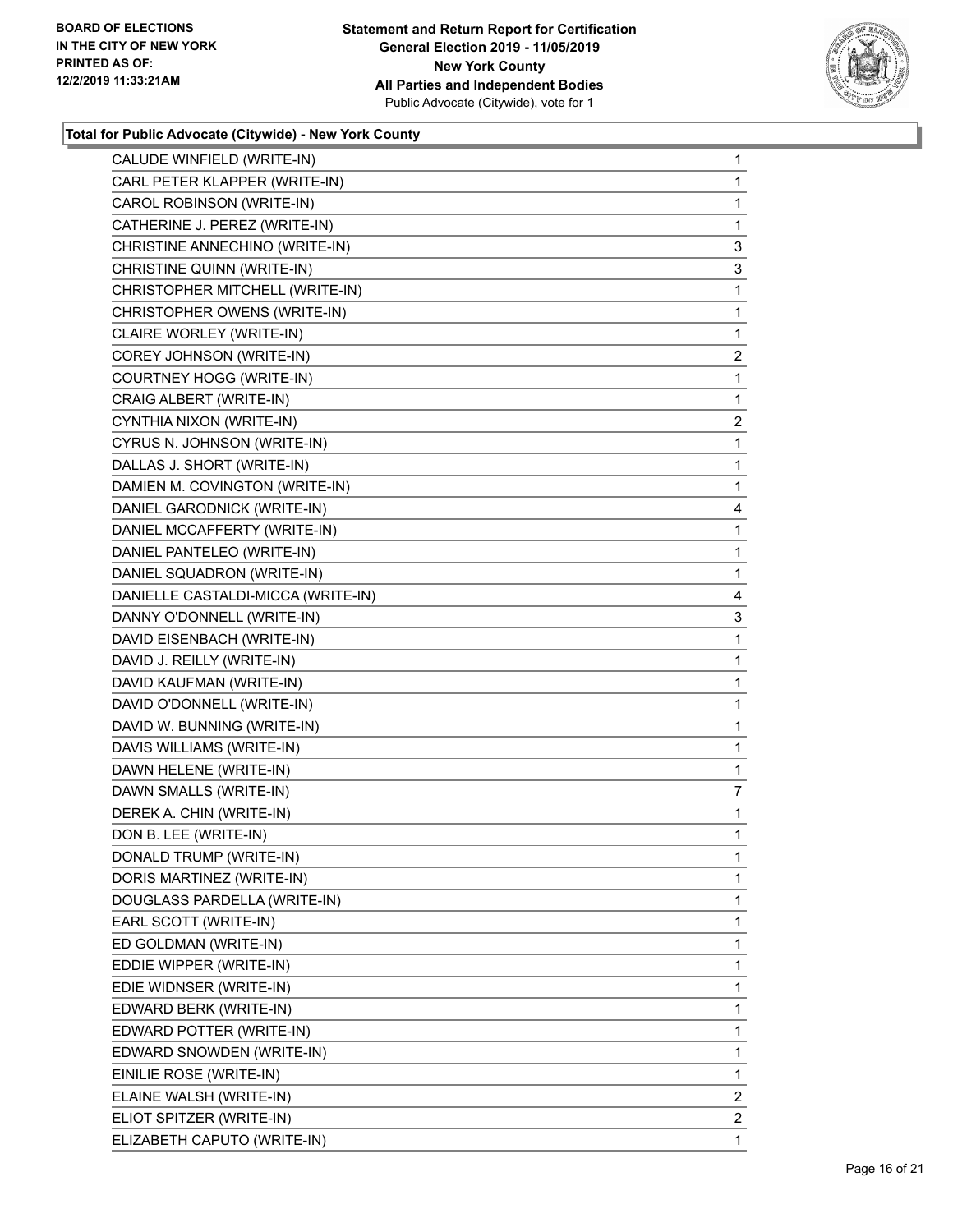

| ELIZABETH FINE (WRITE-IN)            | $\mathbf{1}$ |
|--------------------------------------|--------------|
| ELIZABETH WARREN (WRITE-IN)          | 1            |
| EMILY BURNHAM (WRITE-IN)             | 1            |
| EMILY PETTIGREW (WRITE-IN)           | $\mathbf{1}$ |
| EMILY SCHONFIELD (WRITE-IN)          | 1            |
| ENA DEKANIC (WRITE-IN)               | 1            |
| ERIC A. ULRICH (WRITE-IN)            | 1            |
| ERIC ADAM (WRITE-IN)                 | $\mathbf{1}$ |
| ERIC KOLI (WRITE-IN)                 | 1            |
| ERIC MAKINBLACH (WRITE-IN)           | $\mathbf{1}$ |
| ERIC MCCLURE (WRITE-IN)              | 1            |
| ERROL LOUIS (WRITE-IN)               | 2            |
| EUGENE STEIN (WRITE-IN)              | $\mathbf{1}$ |
| EZRA FRIEDLANDER (WRITE-IN)          | 1            |
| FENG XING (WRITE-IN)                 | 1            |
| FIORELLO LA GUARDIA (WRITE-IN)       | $\mathbf{1}$ |
| FRANCINE TIMOTHY (WRITE-IN)          | 1            |
| <b>GALE BREWER (WRITE-IN)</b>        | 1            |
| <b>GARY SHERMAN (WRITE-IN)</b>       | 1            |
| GEORGE A. ORTIZ (WRITE-IN)           | 1            |
| GEORGIA LEVENSON KEOHANIS (WRITE-IN) | 1            |
| <b>GERALDINE MILLER (WRITE-IN)</b>   | $\mathbf{1}$ |
| <b>GLENN DUNGAN (WRITE-IN)</b>       | 1            |
| <b>GREG SCHLANO (WRITE-IN)</b>       | 1            |
| <b>GREGORY BAGGETT (WRITE-IN)</b>    | 1            |
| <b>GREGORY MILLS (WRITE-IN)</b>      | 1            |
| HAKEEM JEFFRIES (WRITE-IN)           | 1            |
| HARRIET TUBMAN (WRITE-IN)            | $\mathbf{1}$ |
| HELEN ROSENTHAL (WRITE-IN)           | 1            |
| HENRY F. FITZGERALD (WRITE-IN)       | 1            |
| HERG GRIFFIN (WRITE-IN)              | $\mathbf{1}$ |
| HILLARY CLINTON (WRITE-IN)           | 4            |
| HOWARD ROTBLATT (WRITE-IN)           | 1            |
| HOWARD WORKMAN (WRITE-IN)            | 1            |
| HOWIE HAWKING (WRITE-IN)             | 1            |
| HUNTER BIDEN (WRITE-IN)              | 1            |
| IFEOMA IKE (WRITE-IN)                | 1            |
| IRA ROSEN (WRITE-IN)                 | 1            |
| ISAAC GABEL FRANK (WRITE-IN)         | 1            |
| JACOB GYLLENHALL (WRITE-IN)          | 1            |
| JACOB M. FISCH (WRITE-IN)            | 1            |
| JAMES A. MERRILL (WRITE-IN)          | 1            |
| JAMES LANE (WRITE-IN)                | 4            |
| JAMES TINER (WRITE-IN)               | 1            |
| JAMI FLOYD (WRITE-IN)                | 3            |
| JANE DOE (WRITE-IN)                  | 1            |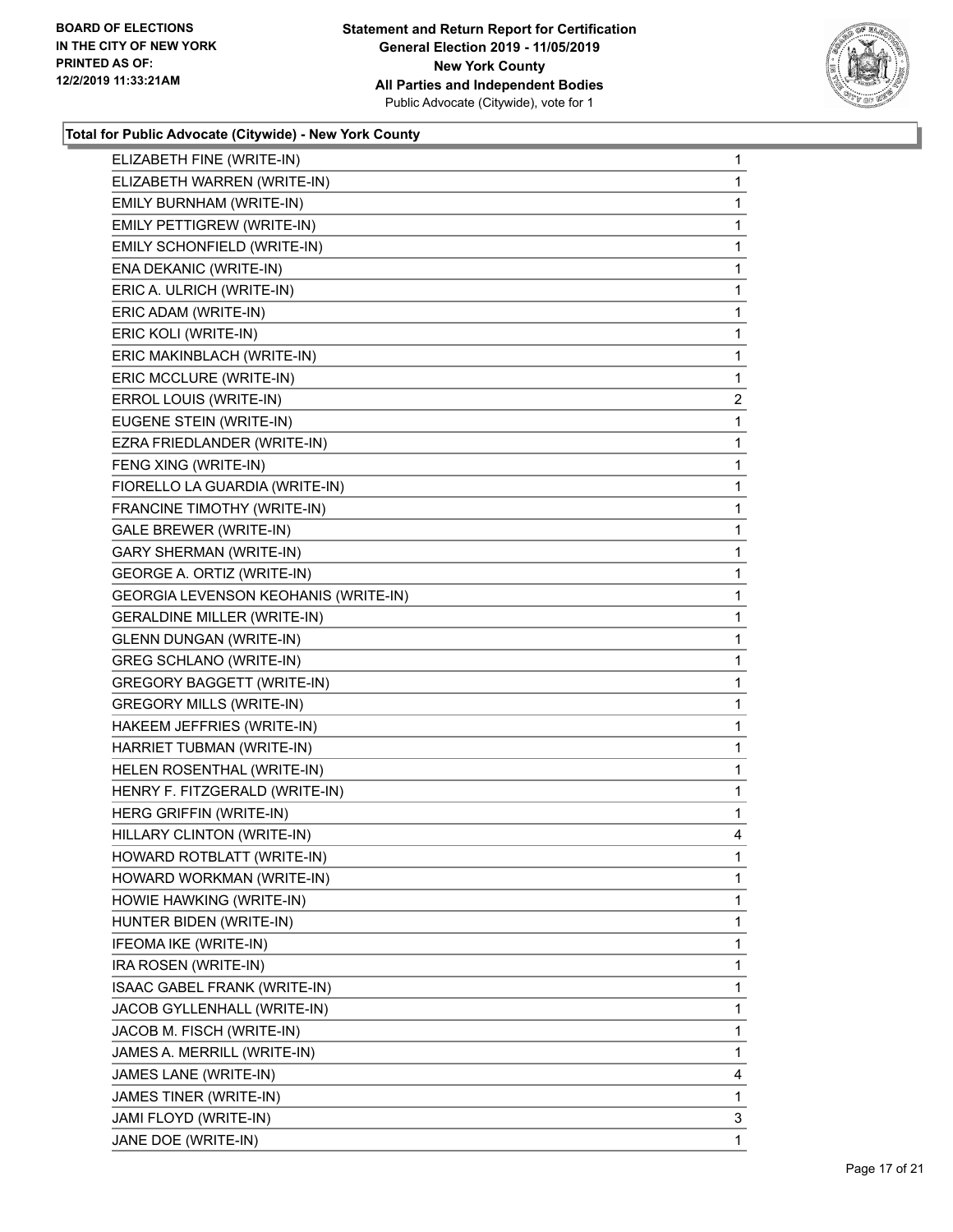

| <b>JANOS MARTON (WRITE-IN)</b>   | $\mathbf{1}$   |
|----------------------------------|----------------|
| JARIEL G. ESTRELLA (WRITE-IN)    | 1              |
| JASEN STOWE (WRITE-IN)           | 1              |
| JASON SHELLY (WRITE-IN)          | 1              |
| JEFF FELMUS (WRITE-IN)           | 1              |
| JEFFREY LANG (WRITE-IN)          | 1              |
| JENNY SEDLIS (WRITE-IN)          | 1              |
| JEREMY CORBYN (WRITE-IN)         | 1              |
| JILL FREEMAN (WRITE-IN)          | 1              |
| JOANNA GARCIA (WRITE-IN)         | 1              |
| JOHN CAPLAN (WRITE-IN)           | 1              |
| JOHN KAEHNY (WRITE-IN)           | 1              |
| JOHN KELLY (WRITE-IN)            | 1              |
| JOHN STOSSEL (WRITE-IN)          | 1              |
| JOHN TARNOTE (WRITE-IN)          | 1              |
| JOHNERON ROGERS (WRITE-IN)       | 1              |
| JON F. FRANK JR. (WRITE-IN)      | 1              |
| JONATHAN KIMMEL (WRITE-IN)       | 1              |
| JONATHAN REISS (WRITE-IN)        | 1              |
| <b>JOSE TENA (WRITE-IN)</b>      | 1              |
| JOSEPH LEVI BOOYDE (WRITE-IN)    | 1              |
| JOSEPH W. MURRAY (WRITE-IN)      | 1              |
| JOSEPH WILLIAM DLUZAK (WRITE-IN) | 1              |
| <b>JOSH THOMPSON (WRITE-IN)</b>  | 1              |
| JOSH TYRANGEL (WRITE-IN)         | 1              |
| JOSHUA E. COHEN (WRITE-IN)       | 1              |
| JUANA LUNA (WRITE-IN)            | 1              |
| JUDITH C. BROWN (WRITE-IN)       | 1              |
| JUDY RICHHEIMER (WRITE-IN)       | 1              |
| JULIA FARR FIELD (WRITE-IN)      | 1              |
| KARLIN CHAN (WRITE-IN)           | 1              |
| KATHERINE M. ILOVAR (WRITE-IN)   | $\overline{2}$ |
| KATHY HOCHUL (WRITE-IN)          | 1              |
| KEITH LANESOME (WRITE-IN)        | 1              |
| KENNETH ADAMS (WRITE-IN)         | 1              |
| KENNETH SCHAEFFER (WRITE-IN)     | 1              |
| KIN HO MICHAEL-PAN (WRITE-IN)    | 1              |
| KIRAN ZELBO (WRITE-IN)           | 1              |
| LEECIA EVE (WRITE-IN)            | 1              |
| LEIGH HELFERBEIN (WRITE-IN)      | 1              |
| LENNON KORDESTUNCER (WRITE-IN)   | 1              |
| LENNY BRUCE (WRITE-IN)           | 1              |
| LEONARD ZIEGEL BAUM (WRITE-IN)   | 1              |
| LESTER NAPOLEON GREEN (WRITE-IN) | 1              |
| LETITIA JAMES (WRITE-IN)         | 1              |
| LILA BOZORY (WRITE-IN)           | 1              |
|                                  |                |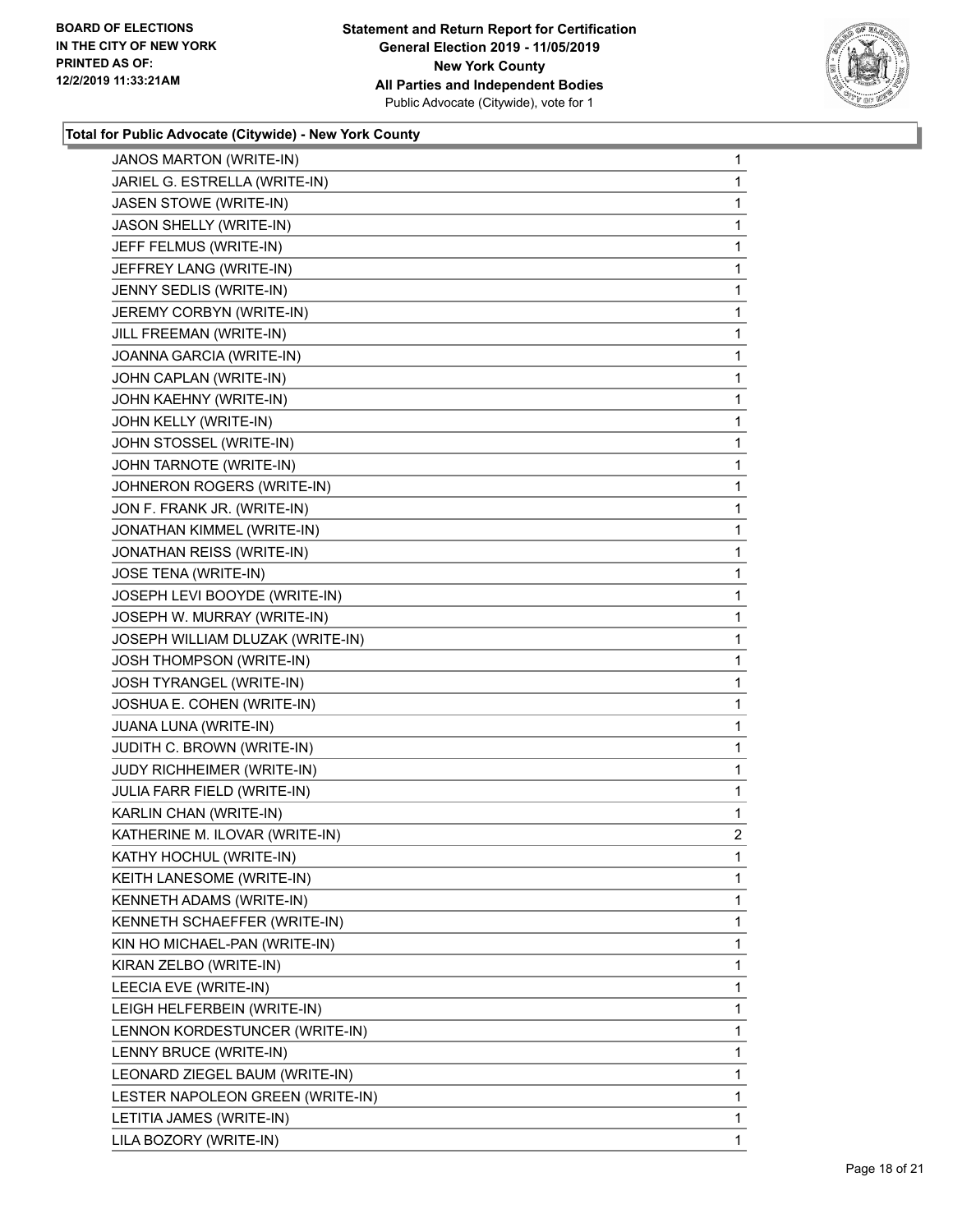

| LILY MAROTTA (WRITE-IN)          | $\mathbf{1}$   |
|----------------------------------|----------------|
| LINDA ROSENTHAL (WRITE-IN)       | 1              |
| LISA R. KYLE (WRITE-IN)          | 1              |
| LIZ KRUEGER (WRITE-IN)           | 1              |
| LONNIE STEVENS (WRITE-IN)        | 2              |
| LUCY MORTY (WRITE-IN)            | 1              |
| MALIK WRIGHT (WRITE-IN)          | $\mathbf{1}$   |
| MANNY REYES (WRITE-IN)           | 1              |
| MARA A. NULL (WRITE-IN)          | 1              |
| MARCO SAAVEDRA (WRITE-IN)        | 1              |
| MARINELA HALASA (WRITE-IN)       | $\overline{2}$ |
| MARK GREEN (WRITE-IN)            | 6              |
| MATTHEW TRATNER (WRITE-IN)       | 1              |
| MAURICIO ABADI (WRITE-IN)        | 1              |
| MEDEL PAGUIRIGAN (WRITE-IN)      | 1              |
| MELISSA MARK-VIVERITO (WRITE-IN) | 11             |
| MICAH Z. KELLNER (WRITE-IN)      | 1              |
| MICHAEL BLAKE (WRITE-IN)         | 3              |
| MICHAEL BLOOMBERG (WRITE-IN)     | 13             |
| MICHAEL CHE (WRITE-IN)           | 1              |
| MICHAEL FANDAL (WRITE-IN)        | 1              |
| MICHAEL GURAL-MAIELLO (WRITE-IN) | 1              |
| MICHAEL JOSEPH (WRITE-IN)        | 1              |
| MICHAEL T. CONTOS (WRITE-IN)     | 1              |
| MICHAEL TIGER (WRITE-IN)         | $\mathbf{1}$   |
| MICHELLE FOXMAN (WRITE-IN)       | 1              |
| MICHELLE OBAMA (WRITE-IN)        | 1              |
| MIKE ZAMONSTY (WRITE-IN)         | 1              |
| MILAGROS ORELLANA (WRITE-IN)     | 1              |
| MILDRED MARTINEZ (WRITE-IN)      | 1              |
| MING MAN (WRITE-IN)              | 1              |
| NADINE HOFFMAN (WRITE-IN)        | 1              |
| NAMIKI KOUST (WRITE-IN)          | 1              |
| NATALIE NEELEY (WRITE-IN)        | 1              |
| NEELESH SHAH (WRITE-IN)          | 1              |
| NEER R. ASHERIE (WRITE-IN)       | 1              |
| NETTIE TROMMER (WRITE-IN)        | 1              |
| NICOLE NERETIN (WRITE-IN)        | 1              |
| NILY ROZIC (WRITE-IN)            | 1              |
| NOMIKI KONST (WRITE-IN)          | 4              |
| NORMAN MILLER (WRITE-IN)         | 1              |
| NORMAN SIEGEL (WRITE-IN)         | 6              |
| ORNETT COLEMAN (WRITE-IN)        | 1              |
| PAMELA TYSON (WRITE-IN)          | 1              |
| PAT ROBINSON (WRITE-IN)          | 1              |
| PATRICK BOBILIN (WRITE-IN)       | $\mathbf{1}$   |
|                                  |                |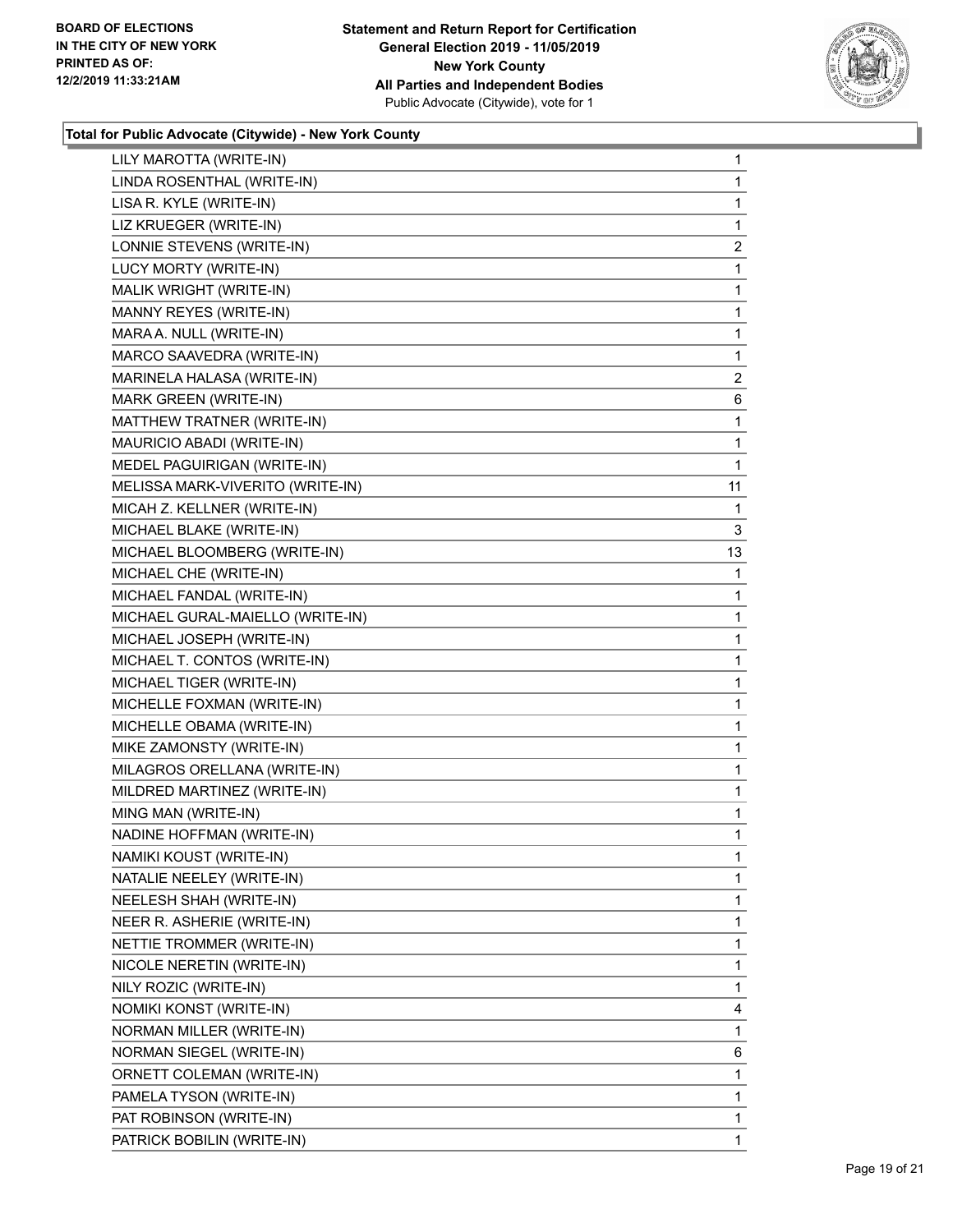

| PEGGY SHEPPARD (WRITE-IN)        | $\mathbf{1}$            |
|----------------------------------|-------------------------|
| PILAR MASCHI (WRITE-IN)          | 1                       |
| PIPER BULERMAN (WRITE-IN)        | 1                       |
| PREET BHARARA (WRITE-IN)         | 5                       |
| RAFAEL ESPINAL (WRITE-IN)        | 2                       |
| RAFAEL L. ESPINAL JR. (WRITE-IN) | 1                       |
| RAFAELLA CRUZ (WRITE-IN)         | $\mathbf{1}$            |
| RAIMANDO TORRGACA (WRITE-IN)     | $\mathbf{1}$            |
| RALPH NADER (WRITE-IN)           | 1                       |
| RAMON FRANCISCO RAMOS (WRITE-IN) | $\overline{\mathbf{c}}$ |
| RASHEIDA ALSTON (WRITE-IN)       | 1                       |
| RESHIMA SAUJANI (WRITE-IN)       | 1                       |
| RICHARD E. STONE (WRITE-IN)      | $\mathbf{1}$            |
| RICK LEVINSON (WRITE-IN)         | 1                       |
| ROBERT DIAMOND (WRITE-IN)        | 1                       |
| ROBERT LIZARDO (WRITE-IN)        | $\mathbf 1$             |
| ROBINSON STRAUSS (WRITE-IN)      | 1                       |
| ROGER CLARK (WRITE-IN)           | 1                       |
| ROHIT MALIK (WRITE-IN)           | $\mathbf{1}$            |
| RONALD FLAVIN (WRITE-IN)         | 1                       |
| ROSIE MENDEZ (WRITE-IN)          | 1                       |
| RUBEN DIAZ (WRITE-IN)            | $\mathbf 1$             |
| RUSSEL MORSE (WRITE-IN)          | 1                       |
| RUTH MESSINGER (WRITE-IN)        | 1                       |
| SALVATORE FRANCHIRO (WRITE-IN)   | $\mathbf{1}$            |
| SAM HODGE (WRITE-IN)             | 1                       |
| SAM WEPRIN (WRITE-IN)            | 1                       |
| SAMUEL MILLER (WRITE-IN)         | $\mathbf{1}$            |
| SARA ARROW (WRITE-IN)            | 1                       |
| SARAH A. COVINGTON (WRITE-IN)    | 1                       |
| SARAH FALUO (WRITE-IN)           | $\mathbf{1}$            |
| SCOTT M. STRINGER (WRITE-IN)     | $\overline{2}$          |
| SCOTT RADEMACHER (WRITE-IN)      | 2                       |
| SCOTT WEINBERG (WRITE-IN)        | 1                       |
| SEAN N. DONOVAN (WRITE-IN)       | 1                       |
| SEI YOUNG RYO (WRITE-IN)         | 1                       |
| SETH GALINSKY (WRITE-IN)         | 9                       |
| SHARRY POLLOCK (WRITE-IN)        | 1                       |
| SHAUN KRUPA (WRITE-IN)           | 1                       |
| SHEIF ZAKI (WRITE-IN)            | 1                       |
| SID BROWN (WRITE-IN)             | 1                       |
| SILVESTER CANNONE (WRITE-IN)     | 1                       |
| SOPHIE SHAY (WRITE-IN)           | 1                       |
| STAN LEE (WRITE-IN)              | 1                       |
| STAVROS HALKIAS (WRITE-IN)       | 1                       |
| STEIN ATMINIS (WRITE-IN)         | $\mathbf{1}$            |